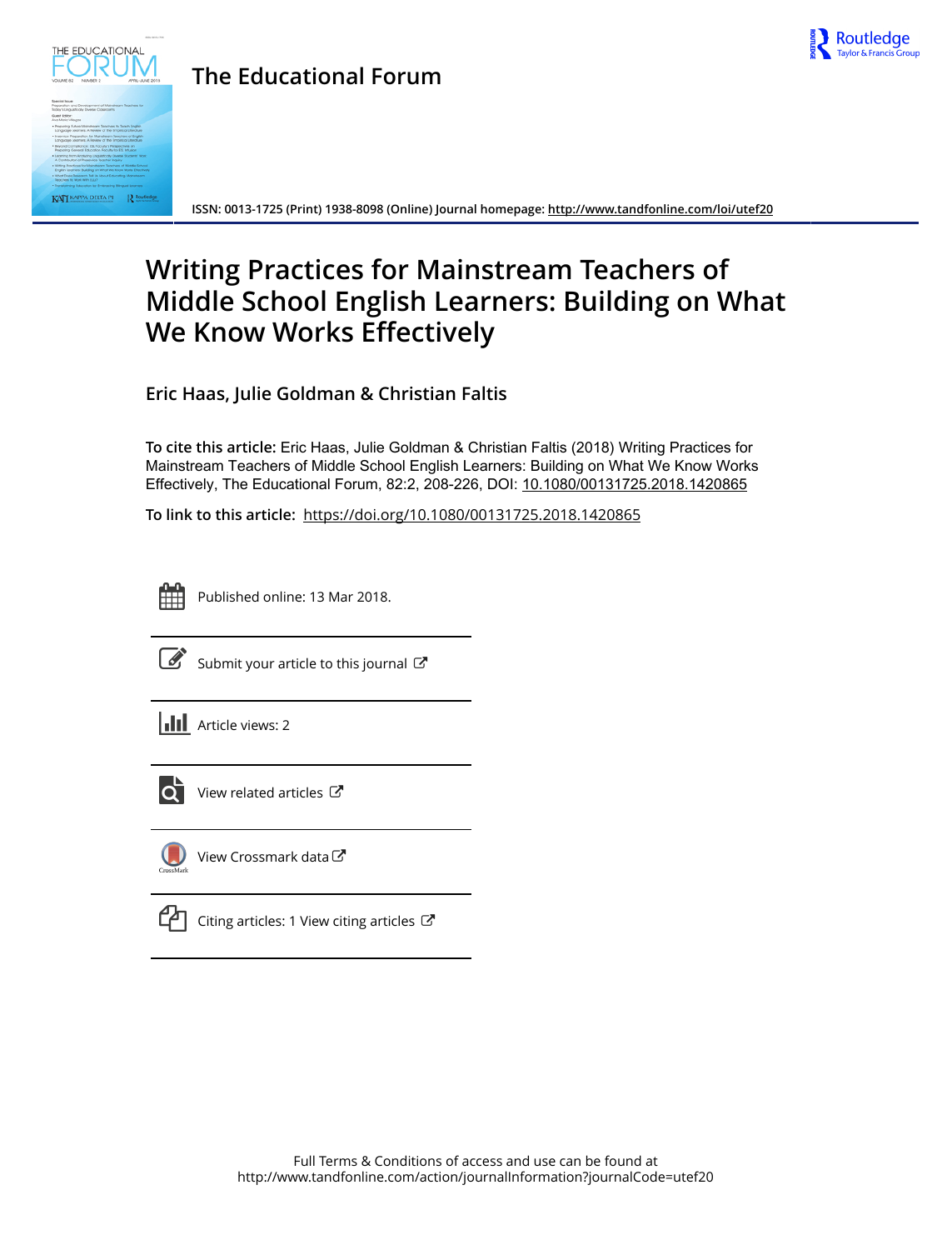# FORUM THE EDUCATIONAL

The Educational Forum, 82: 208-226, 2018 Copyright © Kappa Delta Pi ISSN: 0013-1725 print/ 1938-8098 online DOI: 10.1080/00131725.2018.1420865

Writing Practices for Mainstream Teachers of Middle School English Learners: Building on What We Know Works **Effectively** 

# *Eric Haas*

 *College of Education and Integrative Studies , California State Polytechnic University , Pomona, Pomona , California , USA* 

#### *Julie Goldman*

*San Diego County Office of Education, San Diego, California , USA* 

 *Christian Faltis College of Education and Human Ecology, The Ohio State University, Columbus, Ohio, USA* 

# *Abstract*

 *Improving the writing of middle-school English learners can improve their academic thinking, literacy, and content knowledge. The Writing Reform and Innovation for Teaching Excellence (WRITE) program uses six high-leverage writing practices and develops teacher capacity through professional learning activities anchored in the group grading of common writing assignments. A recent 2-year evaluation of the WRITE program found that it increased middleschool teachers' implementation of best writing practices and also improved English learners' general literacy scores.* 

**Key words :** *English language arts , English language learners (ELLs) , English language profi ciency , English learners (ELs) , literacy , middle school , teacher learning , teacher professional development , WRITE program , writing .* 

> Address correspondence to Eric Haas, College of Education and Integrative Studies, California State Polytechnic University, Pomona, 3801 West Temple Avenue,  *Pomona , CA 91768 , USA . E-mail: emhaas@cpp.edu*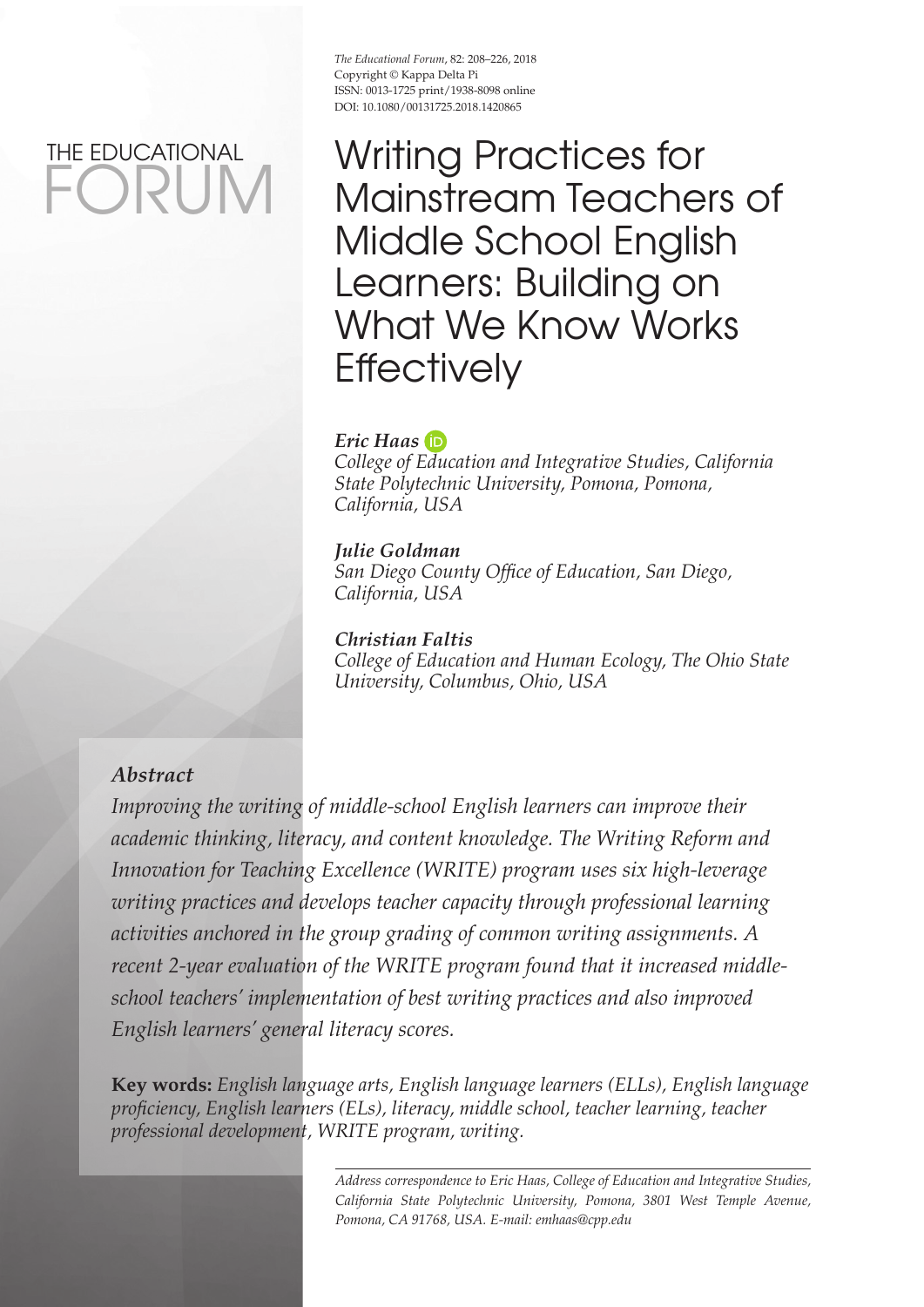Writing is both a complex task that involves and enhances content-specific thinking (Bunch & Willett, 2013; Lee, Mahotiere, Salinas, Penfield, & Maerten-Rivera, 2009; Nargund-Joshi & Bautista, 2016 ) and an academic task required in classrooms and on many standardized tests (Lee et al., 2009; Partnership for Assessment of Readiness for College and Career, n.d.; Smarter Balanced Assessment Consortium, n.d.). For English learner students (ELs), writing ability has been linked consistently with greater academic achievement (Brown, 2005; Echevarria & Short, 2010). Thus, improving the writing ability of ELs should be a focus of all teachers, but for many, especially at the middle-school level, that requires building teachers' capacity to teach writing and expanding writing activities to make them a core part of every subject (Faltis & Coulter, 2008 ). In other words, math and science teachers, for example, must not only *include* writing in their classes but also *teach* writing in ways that will improve the writing ability and content knowledge of all learners, including ELs, reclassified ELs who are still progressing to academic fluency, and native English speakers or other students considered fully fluent in English.

Moving a school to writing across the subjects can be difficult and often requires fundamental shifts in how teachers teach and how schools operate as a system (Faltis & Coulter, 2008; Graham, Capizzi, Harris, Hebert, & Morphy, 2014; Yi, Kao, & Kang, 2017). Few secondary teachers have both subject matter expertise and bilingual or second-language acquisition expertise (Faltis & Coulter, 2008; Yi et al., 2017). Further, subject matter teachers may resist any push to have them *teach* writing as part of their class activities, even if they already include some writing in their teaching. Equally important, secondary students can struggle to develop strong writing abilities across subjects and genres given the increasing complexity of content knowledge and growing language demands of schooling as they progress from grade 6 to grade 12. For example, compared to EL students in third grade, sixth-grade ELs have been found to need much higher levels of English language proficiency (ELP) to reach the same passing rates on grade-level content tests in math and English language arts (ELA; Haas, Tran, & Huang, 2016).

Despite the likely difficulties, we contend that educators should work to implement high-quality, school-wide writing practices in secondary schools as a primary means of moving ELs and former ELs to full academic fluency in English, including levels of content knowledge that are comparable to their English-fluent peers. To accomplish this, educators in those schools must align what is known about second language literacy development for middle- and high-school ELs with classroom practices and professional learning that will enable teachers across the content areas to implement effective writing practices on a regular basis.

 One program that works to improve EL writing is the Writing Reform and Innovation for Teaching Excellence (WRITE) Institute of San Diego County, California ( https:// writeinstitute.sdcoe.net). Initiated nearly 30 years ago, the WRITE Institute has developed a comprehensive secondary EL writing program that is accompanied by professional learning opportunities designed to equip teachers for its successful implementation. With funding from the Institute of Education Sciences, we recently evaluated the effectiveness of this program with middle-school ELs at the intermediate ELP level (Haas, Abedi, et al., 2016). The study examined the effectiveness of professional learning opportunities provided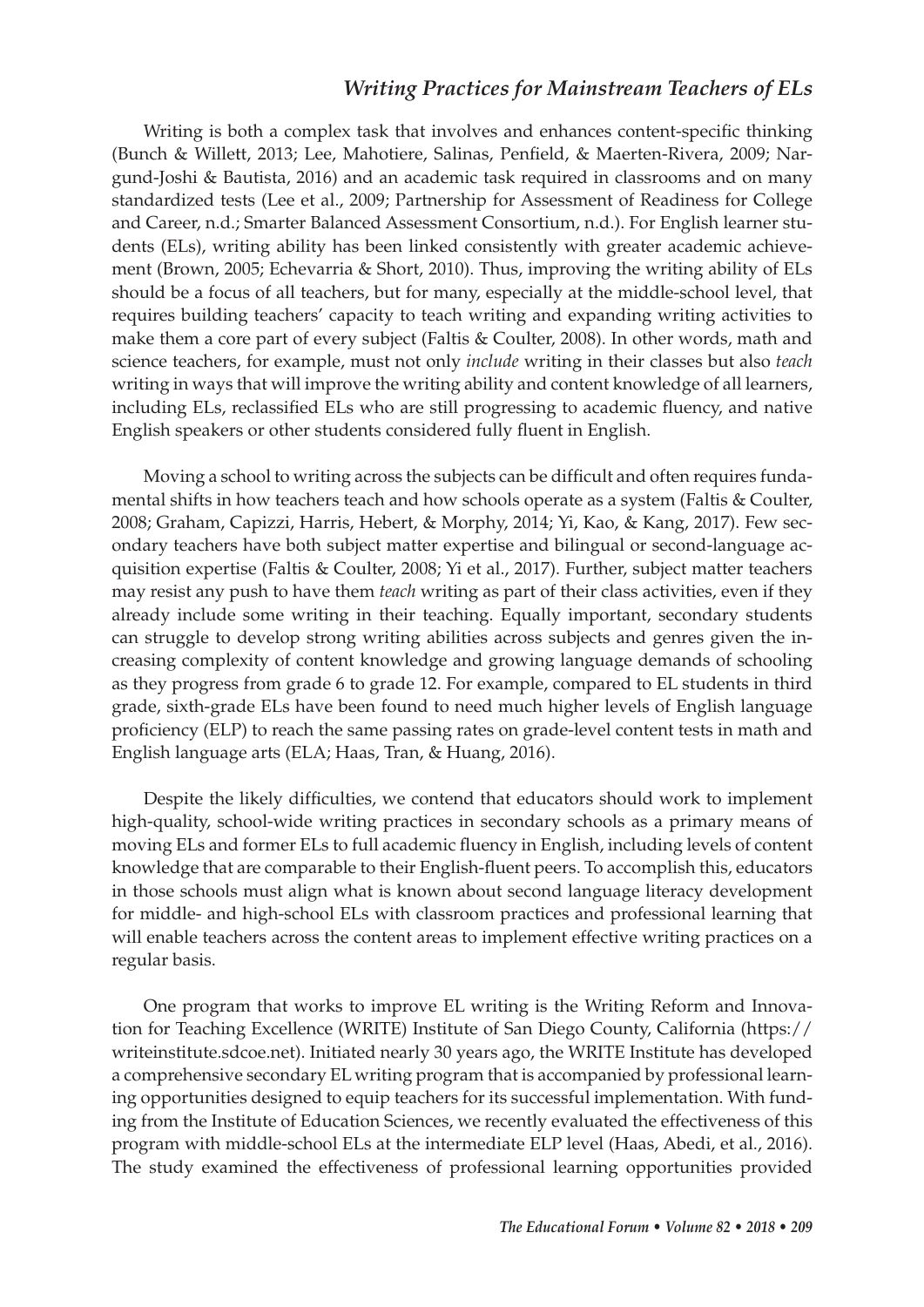through the program to promote desired changes in the practices of participating teachers and the effect of those practices and curriculum on the English literacy and writing ability of ELs. This article presents the results of that evaluation study (Haas, Abedi, et al., 2016), giving special attention to resulting changes in teacher practices and EL student outcomes. We begin with a brief review of the professional literature on second language acquisition and best practices for teaching writing with ELs. We then explain how the WRITE Institute drew on documented best practices in teaching and structured those ideas into a school-wide writing model for middle-school students, including an ongoing professional learning component. This explanation is followed by a presentation and discussion of key findings from the evaluation of the WRITE Institute and a brief concluding comment.

#### *The Literature on Writing and Writing Instruction*

 Teachers who work in mainstream classrooms have an uphill battle to extend their pedagogical knowledge and practices for teaching writing effectively to all students, given the growing numbers of ELs they are finding in their classes. This is particularly true for middle-school teachers (Yi et al., 2017 ) who, on the whole, have been inadequately prepared to teach writing to ELs and receive very little professional development on this critical topic once they enter the teaching profession (Faltis  $\&$  Coulter, 2008; Graham et al.,  $2014$ .

 The research literature points to a need not only for mainstream teachers to receive professional learning on how to teach writing to ELs but also for ELs to receive opportunities across the content areas to learn academic writing practices and engage in the writing process (Yi et al., 2017 ). Here we provide highlights of the theoretical and empirical literature on writing instruction for second language learners that offers a foundation for teaching writing with these students. In general, this literature shows that over the past 50 years, four main theoretical orientations have influenced the teaching of writing to second language learners of English (Cumming, 2015 ): contrastive rhetoric, cognitive models of composing, genre approaches, and sociocultural theory. Highlights from this literature are instructive for our purposes.

 Contrastive rhetoric and cognitive models of writing were developed primarily for adults in postsecondary contexts. For the most part, these models have largely fallen out of favor in recent years, as newer and more diverse orientations have taken hold in the field of writing (Cumming, 2015). Contrastive rhetoric approaches (Kaplan, 1972), which emphasize the differences in rhetorical conventions between two languages as a means to resolve consistent errors of second language learners in English, have been criticized for oversimplifying the writing of students from diverse cultural and language groups. Research by Purves and Purves (1986) found that the rhetorical structures of written texts varied just as greatly within language and cultural groups as between language and cultural groups, effectively nullifying the approach (Cumming, 2015; see also Heath, 1983; Mohan & Lo, 1985).

 The cognitive orientation to writing instruction proposes that writers need to generate and self-monitor text through planning, organizing, and goal setting; convert thoughts into written language; and review and edit written work, while attending to the topic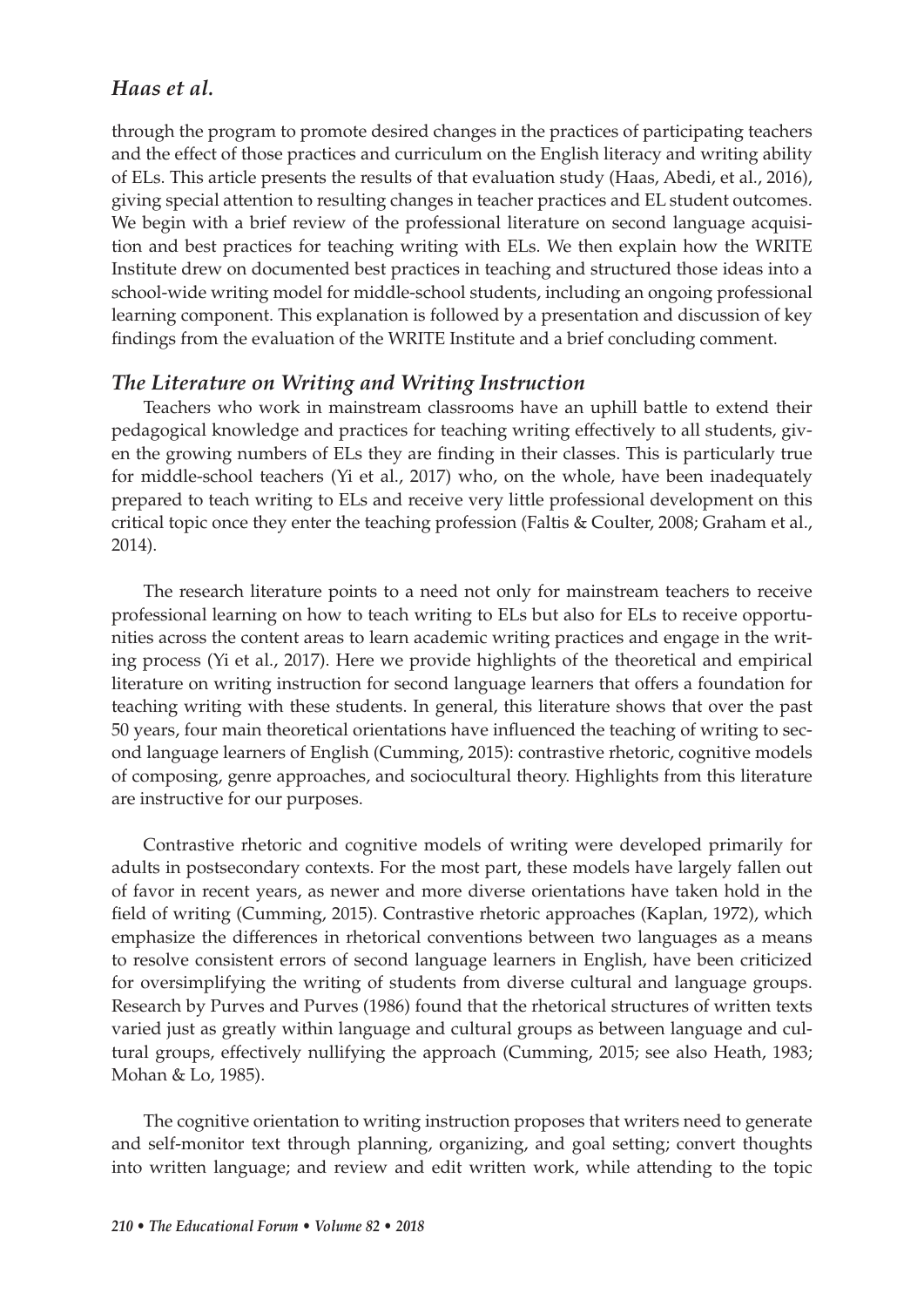and the audience for whom the text is written (Hayes & Flower, 1980). This orientation is credited with promoting the process approach to writing instruction used in secondary and postsecondary education (Krapels, 1990). Research on the process approach to writing compared first and second language writing to understand the procedures students used in the process of writing that were cross-lingual, asking about the differences in effect on transfer between more- and less-able writers (Cummins, 1989). Essentially, this research showed that second language vocabulary, grammatical intuition, and language fluency were shaped by the extent to which learners were able to use writing process abilities learned in their first language for writing in their second language (Fitzgerald, 2006). A major criticism of the process approach to writing instruction is that feedback on form and expression in written work usually comes too late for students to learn from it through incorporating the feedback into their current assignment. Often this feedback is postponed until the end of the writing process, at which time learners are expected only to conduct more superficial reviews, such as proofreading, for the final revisions into the finished draft (Cumming, 2015; Polio, 2003).

 A genre orientation to writing instruction aims to help teachers identify and understand the conventional organization of text types that students will need to be able to write in the various academic contexts (Cope & Kalantzis, 1993). Genre writing is about completing a task or meeting a goal, such as telling a story, recounting an incident, requesting a meeting, crafting an argumentative essay, forecasting a future event, describing a process, explaining how something works, or persuading someone to take a particular stance. Each of these genres follows certain conventions for how the message is organized, which can be described and taught to students (Hyland, 2004). In contemporary writing theory, genre is informed mainly by systemic-functional linguistics (Halliday & Matthiessen, 2014), which argues that language use for meaningful communication occurs because people make choices among a range of resources to achieve certain functions that are socially recognizable. As Cumming (2015) described it, "Genres are said to occur as conventionally sequenced, goal-oriented, and patterned ways of organizing and combining oral and written discourse for social interactions" (p. 73). Research has shown that English learners use a variety of genres in and out of school settings that teachers can tap to make their writing instruction more culturally relevant (see de Oliveira & Silva, 2013).

 Research has also shown that explicit instruction in writing particular genres yields the greatest writing gains among ELs (Fitzgerald & Amendum, 2007 ). According to Hyland (2004), explicit instruction provides teachers and learners alike with a "visible pedagogy" that makes clear for learners what they are expected to learn. This shift in teaching and learning from implicit and unguided instruction to a more explicit, scaffolded approach (Schleppegrell & O'Hallaron, 2011 ) enables learners to have more control and choice over the kinds of language best suited for the genre being taught (Schleppegrell, 2004). However, not all writing theorists and educators agree that genres should be taught explicitly to ELs, including those in middle school and high school. Cumming (2015) contends that because genres are linked to writing practices that occur in real life outside of school, it is difficult to create authentic practices with real audiences in classroom settings. Despite this criticism, there is much research that finds value in providing explicit instruction on what genres are and how people use them to get things done (Christie, 2012).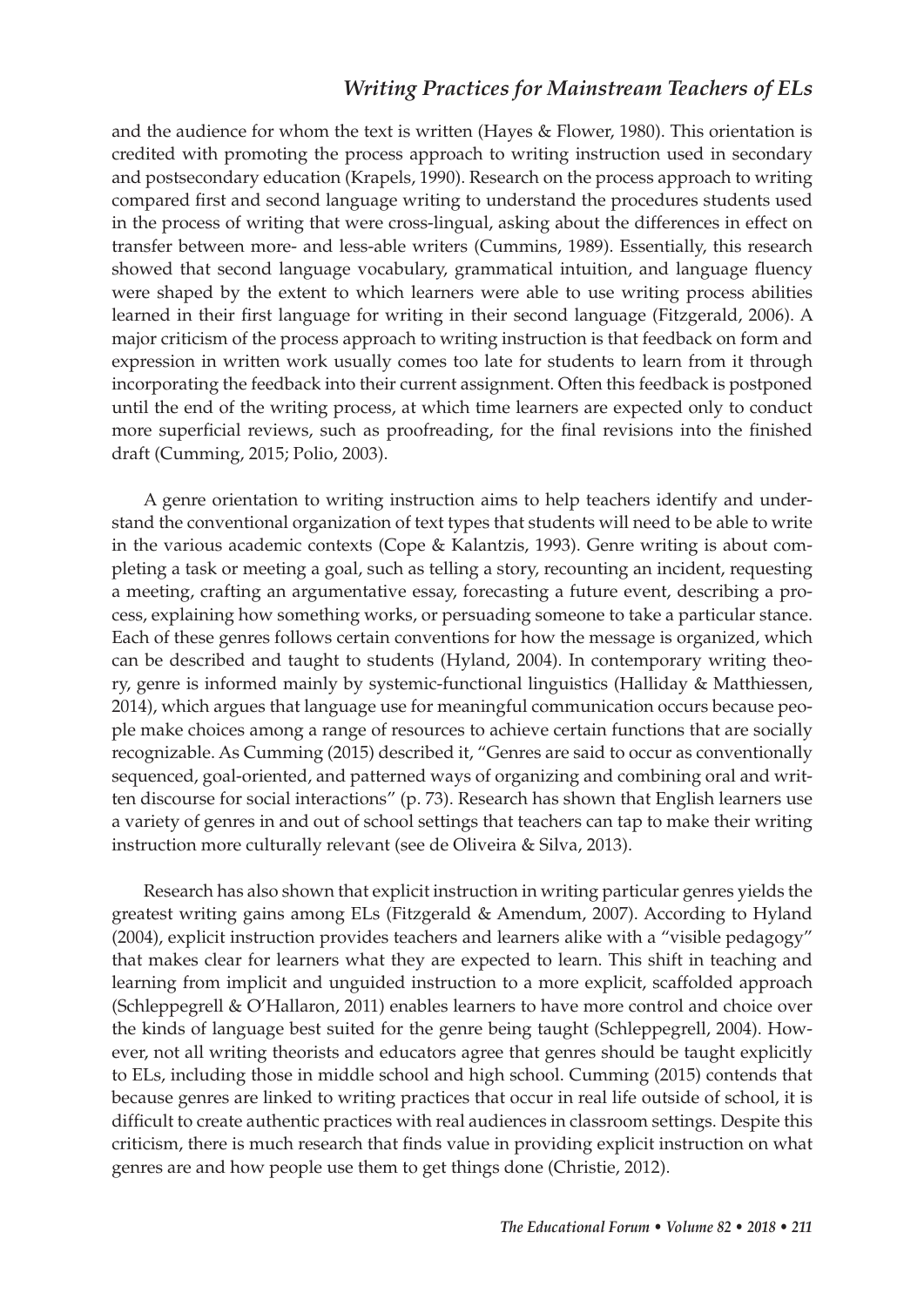Sociocultural learning theories offer another perspective on how ELs develop writing practices. It is clear that writing is both a cognitive and a social act. That is, writing is developmental, involving understanding and activity as well as movement from self to other, and includes multiple authentic audiences. Sociocultural learning requires that writing instruction be integrated with content, modeled, and scaffolded so that learners become members of writing communities who use a range of genres and attend to a variety of rhetorical devices, depending on the audiences (Pritchard & Honeycutt, 2006). At the core of sociocultural theory is the concept that learners appropriate ways of being, thinking, and doing through continued collaboration with others who work to ensure their development of practices recognized as appropriate for membership in communities. For writing instruction, this means that teachers and students interact in ways that promote membership in writing communities, using genres and conventions valued within those communities. Sociocultural theory applied to writing instruction relies on modeling, scaffolding, and the continuous practice of writing in ways that are expected and valued in school and society (Moll, 1990).

 Through six high-leverage writing practices, the WRITE secondary program operationalized the key elements of genre-based writing and sociocultural learning theory, while also including some of the organizational, metacognitive, and writing process elements of the cognitive orientation to writing. An overview of these practices and how they can be used to implement an English learner-supportive school-wide writing program follows.

# *The WRITE Institute Program: A School-Wide Writing Approach Built on Six High-Leverage Practices*

 While educational organizations have developed an array of resources to support teachers' implementation of writing instruction, few provide direct guidance for English learner-relevant instruction and foster a shared understanding around high-quality English learner-relevant instructional practices (see, e.g., Stanford University, 2013; TESOL International Association, 2013). Even fewer have specifically addressed the expectations surrounding written language, including its integration with content areas, and how best to structure writing instruction to support ELs' access to rigorous language demands across multiple subjects school-wide (California Department of Education, 2013; DiCerbo, Anstrom, Baker, & Rivera, 2014). To fill this gap, the WRITE Institute provides professional learning support to teams of teachers and administrators throughout California to develop both a shared understanding of and skills in high-quality writing instruction and assessment for language learners. For nearly three decades, the WRITE Institute has developed and refined their approach to innovative best practices in teaching writing for ELA, English language development (ELD), and dual-language Spanish language arts (SLA) contexts. Currently, WRITE's network serves more than 60 school districts, 1,200 language and content teachers, and 36,000 students in 12 demographically diverse California counties.

 Research suggests that writing experiences should include practice in a wide range of academic skills, namely critical thinking and literacy skills that nurture independent writers to comprehend challenging content-area texts, value evidence, understand and critique different points of view, and use digital media to produce high-quality writing products (California Department of Education, 2013; Faltis & Coulter, 2008). Nevertheless,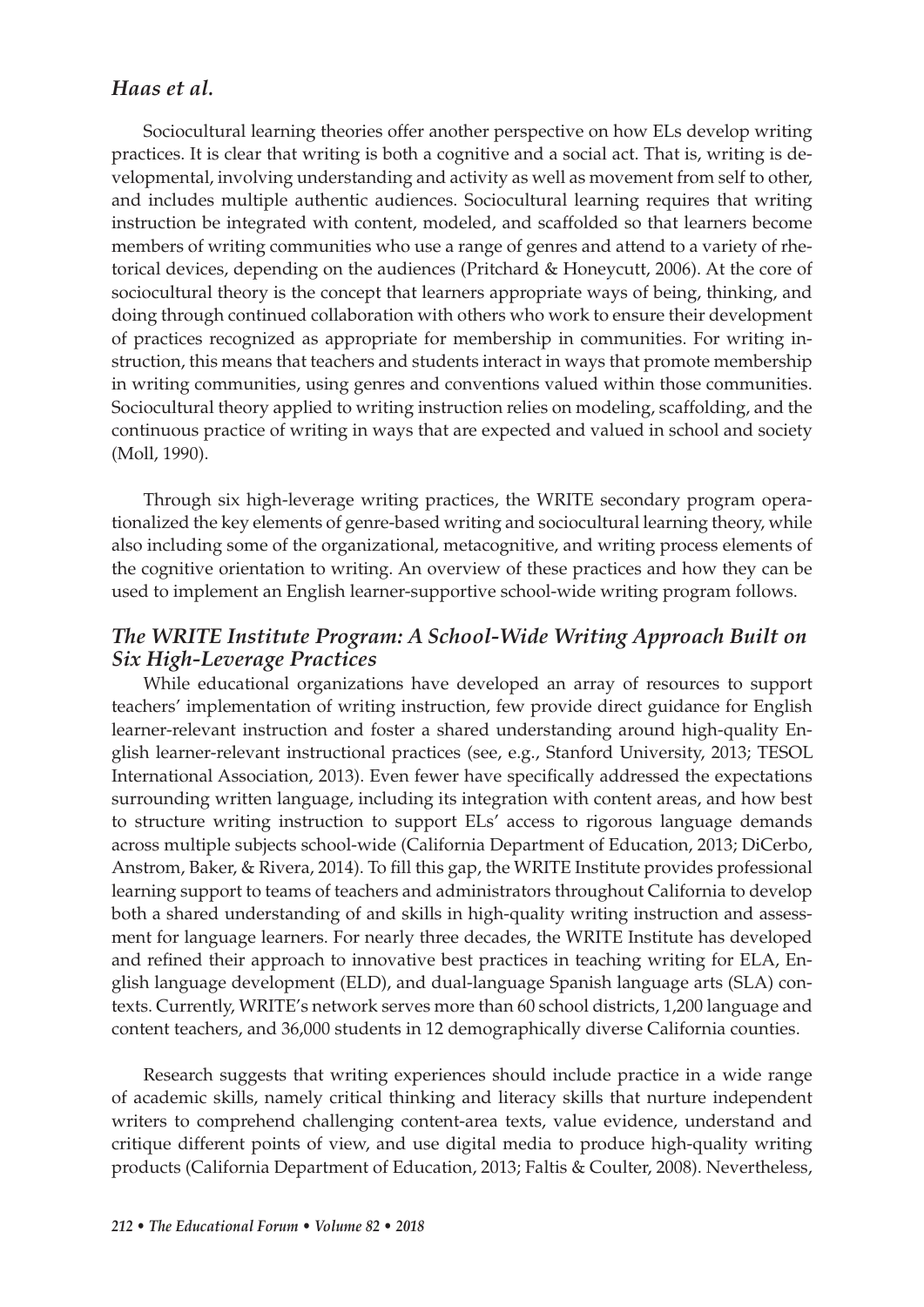both language and content teachers often assign mostly writing prompts that require little in higher-order thinking (Vacca, 2002). Experience implementing WRITE over the years has shown that the traditional instructional approach is common in middle schools both in ELA and across content-area classes, where the emphasis has largely been on the drafting process, with little pre-writing activity.

WRITE flips and expands the traditional approach to teaching writing by placing a strong emphasis on the pre-writing process. During pre-writing, teachers engage ELs and other students with rich subject matter content, promote genre-based oral language development, and provide strategic scaffolds to support student writing. The writing activities build on these pre-writing activities. In other words, the WRITE approach focuses on building the capacity of teachers to cultivate academic literacy through complementary pre-writing and writing activities intended to develop the cognitive and tangible skills involved in reading, writing, and academic oral language. This approach draws on six high-leverage writing practices for secondary ELs: (1) teach genre writing as a process; (2) build on students' backgrounds; (3) model writing for and with students; (4) develop students' academic oral language; (5) teach grammar and vocabulary explicitly and in context; and (6) publish (and celebrate!) writing using technology. Developed by Goldman (2013), the six high-leverage writing practices are grounded in the latest theories of writing development discussed previously—genre-based writing and sociocultural learning theory but also selected organizational, metacognitive, and writing process elements from the cognitive orientation to writing—as well as research on best teaching practices for English language literacy and content development (see, e.g., Genesee, Lindholm-Leary, Saunders, & Christian, 2005; Short & Fitzsimmons, 2007; Walqui & van Lier, 2010).

The first high-leverage practice—*teach genre writing as a process*—outlines WRITE's conceptualization of teaching writing as a six-phase, genre-based process and provides a frame for teachers and administrators to help them develop a shared understanding of what high-quality writing instruction looks like across content areas. As shown in Table 1, the six phases are organized in two tiers, the first of which focuses on pre-writing activities (introducing the genre, unpacking the genre, collaborating on the writing process) and the second on writing activities, including publishing students' work (drafting, revising, publishing). Nested within the six phases are the other five high-leverage practices, which are emphasized in specific phases but occur throughout the writing process.

 In the following section we describe the six phases in the writing process, giving special attention to the high-leverage practices embedded within each and their relationship to one another. We then offer a brief description of salient professional learning opportunities the WRITE Institute offers participating teachers to support their effective implementation of the desired practices, including the group grading of common student writing assignments.

#### **Phases in the Writing Process With Embedded High-Leverage Practices**

 *Phase 1: Introducing the genre/emphasis on Practice 2 (building on students' backgrounds).* In Phase 1, teachers create a clear vision for the students of the final writing product they are expected to produce by introducing the analytic rubric that will subsequently be used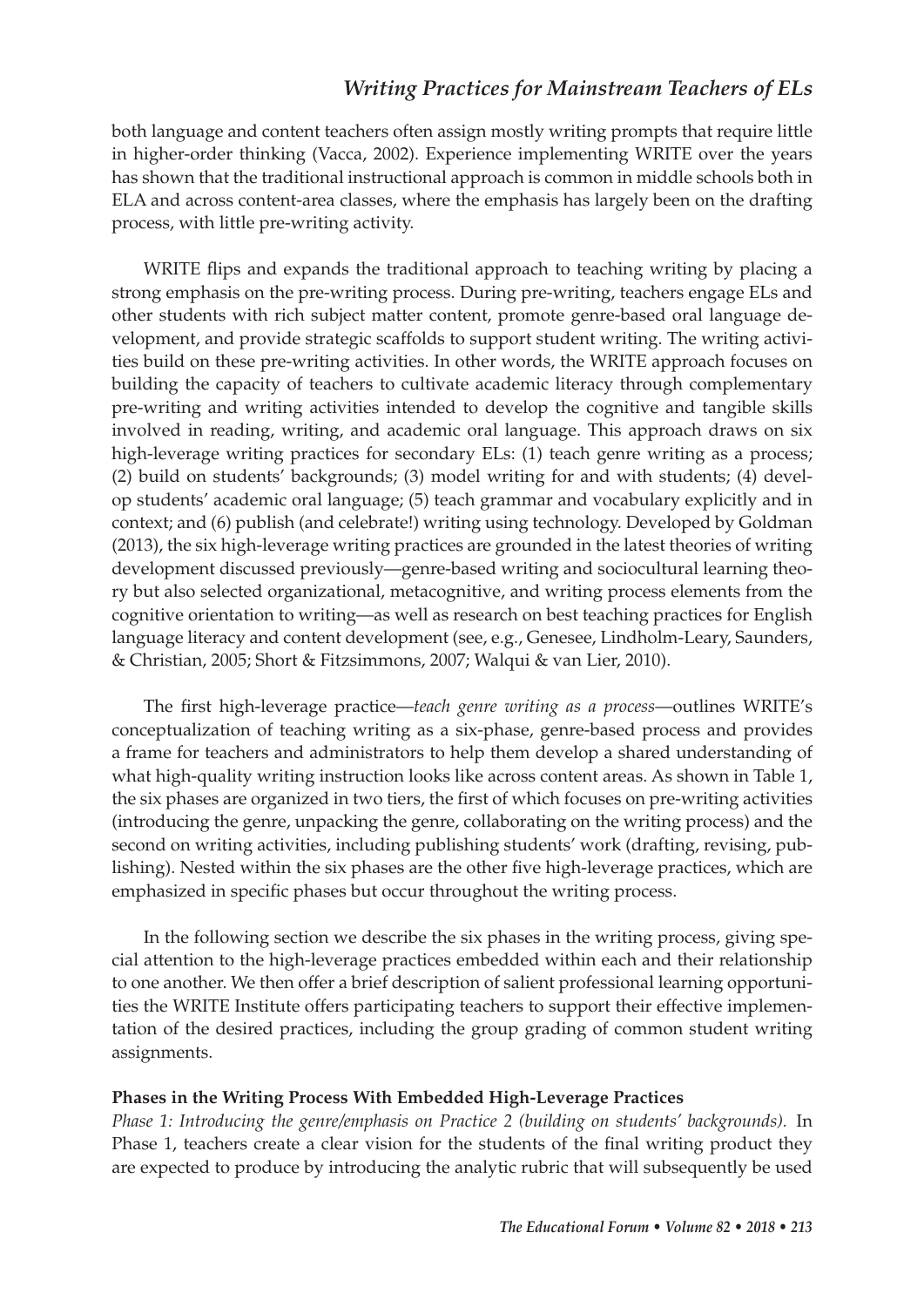| <b>Phase 1: Introducing the</b>               | Phase 2: Unpacking the                             | Phase 3: Collaborating on                                       |
|-----------------------------------------------|----------------------------------------------------|-----------------------------------------------------------------|
| Genre (Teacher-Guided)                        | Genre (Teacher-Guided)                             | <b>Writing (Student-Guided)</b>                                 |
| Introduce rubric criteria                     | Practice 3: Model writing for and<br>with students | Engage in meaning-making: readings,<br>discussions, and writing |
| Practice 2: Build on students'<br>backgrounds |                                                    | Practice 4: Develop academic oral language                      |
|                                               |                                                    | Practice 5: Teach grammar and vocabulary in<br>context          |
| <b>Phase 4: Drafting</b>                      | <b>Phase 5: Revising</b>                           | <b>Phase 6: Publishing Writing Using</b>                        |
| (Student-Guided)                              | (Student-Guided)                                   | Technology (Student-Guided)                                     |
| Guide students to organize                    | Score rough drafts                                 | Practice 6: Publish (and celebrate!) student                    |
| and draft writing                             | Use data to inform instruction                     | writing                                                         |

 *Table 1. WRITE High-Leverage Practice 1: Overview of the Writing Process With Embedded High-Leverage Practices 2 through 5* 

to evaluate their work. This phase places emphasis on assisting students in uncovering connections between their own backgrounds and the genre or content they are learning (Practice 2). To begin, teachers have students respond to a pre-writing prompt that requires them to use the target genre and related language. This activity generates baseline data that enable teachers to identify ELs' specific linguistic needs and design instruction to intentionally address those needs. By the end of Phase 1, all students should have a basic understanding of elements required in the final writing product, the list of criteria for assessing its quality, the phases they will experience in creating their written work, and how the genre and content relate to their own life experiences.

 Building on students' background knowledge and experience facilitates opportunities for them to make meaningful connections to what they are learning and construct more accurate and sophisticated understandings in all content areas (Freeman & Freeman, 2007; Walqui & van Lier, 2010). Additionally, in-depth understandings of the diversity and depth of student backgrounds promotes better teaching because it fosters empathetic teacher–student relationships and allows teachers to better tailor their lessons to individual student needs and interests (Dolby, 2012 ; Osher, Cartledge, Oswald, Sutherland, Artiles, & Coutinho, 2004 ). An established body of research indicates that writing teachers can strengthen EL students' cognitive skills by encouraging them to develop their independent voices, share their personal perspectives, affirm their values, and view their family and neighbors as valuable sources of knowledge (Banks, 2008; Gay, 2010; Nieto, 2000). These contextualized, personal connections serve as anchors for new learning as students write to explore and think critically about family, school, community, and global issues (Kalyanpur, 2003; Nieto, 2000; Olsen, 2010). When ELs receive instruction that values their home cultures and primary languages, it prepares them for the complex task of writing. While teachers build on ELs' backgrounds throughout the instructional process, the WRITE model calls for them to intentionally design experiences for ELs to make meaningful connections to the genre or content during the pre-writing phase.

 *Phase 2: Unpacking the genre/emphasis on Practice 3 (modeling writing for and with students).* In Phase 2, teachers unpack the genre by diving into the list of criteria and elements set forth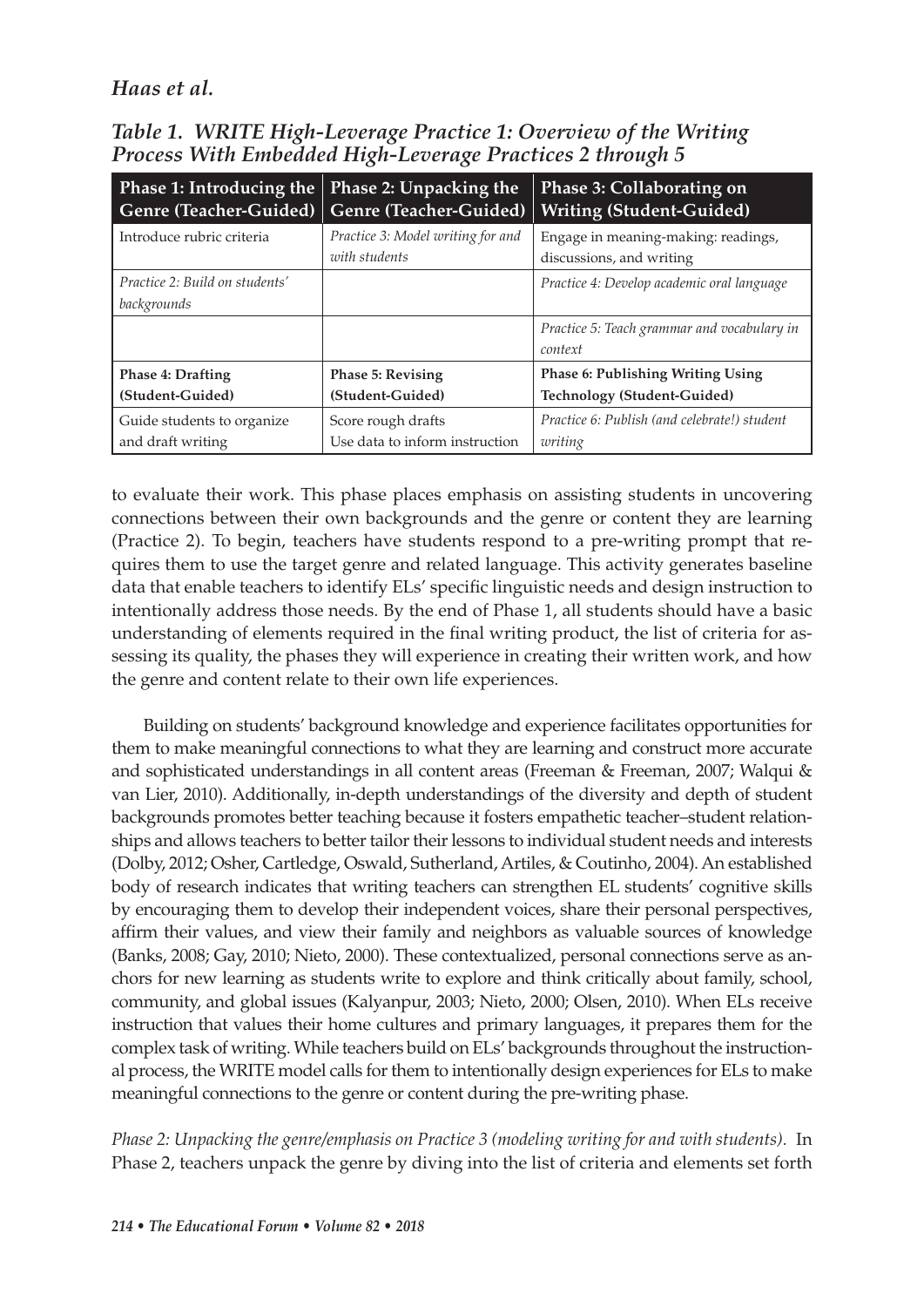in Phase 1 to reveal the usually unstated, unobserved processes of writing to their students. Teacher modeling of writing (Practice 3) is central to this process. Such modeling involves teachers writing and thinking aloud in front of the class. In doing so, teachers share their strategies for comprehending, analyzing, and deconstructing a prompt and texts. Students observe their teachers clarifying their thinking relative to text organization, sentence structure, and word choice. Of the six high-leverage writing practices, this one seems to have the greatest impact on students—and may also be the most challenging for teachers to learn (Haas, Abedi, et al., 2016). Modeling the metacognitive process involved in writing initiates discussions, reinforces content, promotes inquiry, fosters new learning, and encourages reflection (Goldberg, Russell, & Cook, 2003). Modeling the writing process not only supports secondary ELs in understanding the organization and structure of the writing product but also creates a space for the class to collectively reason and analyze how to write a text. In explaining the power of teacher modeling, Gallagher (2011) noted:

 *When my students see me wrestling with decisions as my writing unfolds, it gives them insight on how to compose their own pieces. I don't tell them how to draft their papers; I show them how I draft my papers. (p. 15)* 

 In brief, when teachers model their thinking and decision making relative to a successful writing product, students see evidence of the writing criteria, language to support the specific writing product, and a structure or process for organizing the writing.

 *Phase 3: Collaborating on writing/emphasis on Practice 4 (developing academic oral language) and Practice 5 (teaching grammar and vocabulary in context).* The third, multifaceted phase centers on transitioning ELs from pre-writing to writing activities by focusing on the development of complex skills and deep content knowledge through academic oral language use. Beginning in Phase 3 and extending through Phase 6, the teacher's role transitions from mostly directed guidance evident in phases 1 and 2 to facilitation of student-led activities with some teacher-directed instruction. In other words, ELs, and all students, are expected to take increasing responsibility for their own writing. To support ELs in developing skills as independent writers, teachers sometimes revisit activities begun in phases 1 and 2, such as analyzing the rubric criteria to understand the learning goals, practicing planning exercises to foster student autonomy, and connecting new learning (content or genre) to ELs' backgrounds, but they still require ELs to take the lead in their writing. These activities are frequently conducted in pairs or small groups in which ELs are provided opportunities to develop facility with academic oral language by using it. During Phase 3, teachers also provide explicit grammar and vocabulary instruction within the context of ELs' own reading and writing. In doing so, ELs experience a multilayered writing process: one that builds academic literacy and content knowledge in tandem as well as the metacognitive and self-regulation skills to enable students to draft, revise, and publish their individual writing products during phases 5 and 6.

 Practice 4 highlights the need to promote academic talk, writing, and thinking as interdependent and thus the need to use language functions to scaffold all three. As Britton  $(1983)$  wrote, "reading and writing float on a sea of talk" (p. 11). Too frequently, secondary ELs have limited opportunities to speak in general or with peers (Soto, 2012). For this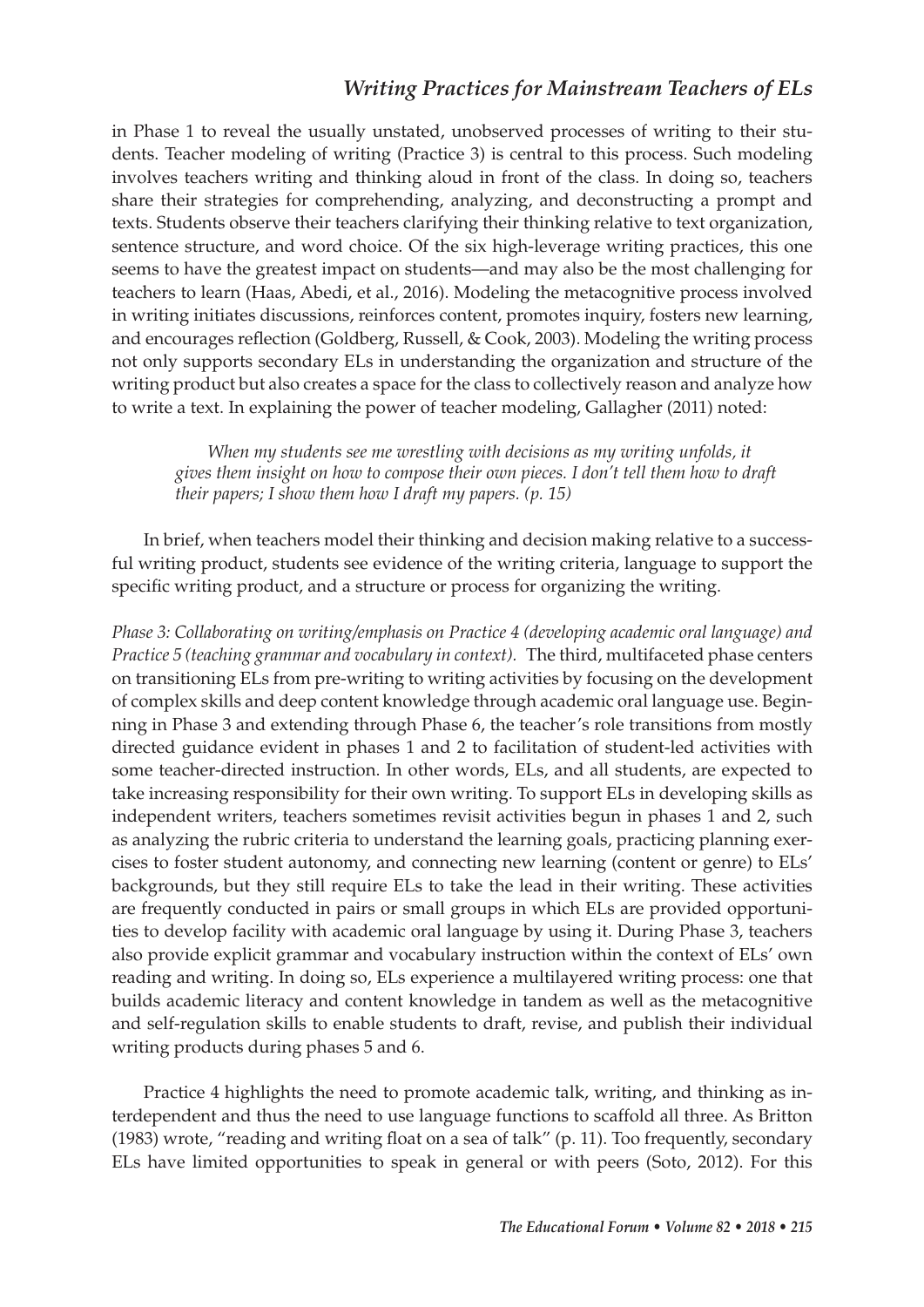reason, researchers and language experts promote the use of instructional strategies that support daily academic oral language practice, including repeated presentation of content, explicit explanations, modeling, and questioning (Garner & Bochna, 2004). Academic oral language practice involves engaging with the specific language needed to summarize, synthesize, compare, contrast, describe, evaluate, analyze, persuade, propose, narrate, research, and problem solve (Zwiers, 2014). In other words, secondary ELs need to experience how specific language functions work—and they need meaningful opportunities that foster authentic academic talk, like that used by content experts, such as literary critics, scientists, mathematicians, and historians (Bartolomé, 1998; Enright, 2010, 2011).

 Learning to use oral academic discourse, just like learning to write, is an incredibly complex process, and a large body of research indicates that reading comprehension and writing ability, including cross-language reading comprehension and writing ability, correlate closely with oral language development (California Department of Education, 2010; Faltis & Coulter, 2010; Schleppegrell & Colombi, 2002). Oral language practice both facilitates reading and writing comprehension within languages and also transfers across languages (Miller & Johnson, 2004; Proctor, Carlo, August, & Snow, 2005). Academic oral language is widely accepted as the foundation on which all literacy skills develop and how ELs, and all students, learn to construct meaning through responding to and interacting with a broad range of texts (Snow, Burns, & Griffin, 1998). Thus, Phase 3 emphasizes regular academic talk among students as both an end in itself and as an essential step to successful academic writing.

 Practice 5, also emphasized in Phase 3, underscores the need to teach grammar and vocabulary explicitly, both in the context of academic reading and within the context of the students' own writing. Research supports the idea that ELs need an organized way of acquiring focused, high-frequency academic vocabulary, including something as simple as keeping a vocabulary notebook (Olsen, 2010; Reid, 2011; Valdés, 2001). The intensive teaching of vocabulary in context in the ELA writing classroom is a critical skill linked to reading comprehension and academic oral language proficiency for ELs (Alidou & Kelch, 2007; Genesee et al., 2005; Short & Fitzsimmons, 2007), with similar results likely across all content areas. The use of both indirect and direct grammar instruction, including word groups and sentence structure, helps secondary writers understand the structure of academic language (Olsen, 2010; Panofsky et al., 2005; Reid, 2011).

 *Phase 4: Drafting.* During the drafting phase, teachers support students in organizing and drafting their writing pieces. The writing prompt provided to students during the drafting phase should be similar in style and complexity to that used in the pre-writing assessment administered prior to instruction. In Phase 4, students read and interpret the prompt and then organize and draft their writing. Additionally, teachers continue to provide mini-lessons and support students' work as needed.

 *Phase 5: Revising.* During the revising phase, teachers score students' rough drafts using indicators included in the writing rubric that they first presented to the students in Phase 1. Based on data gathered from the initial assessment of ELs' drafts, teachers develop and teach mini-lessons on topics of identified need or revisit a specific criterion in small group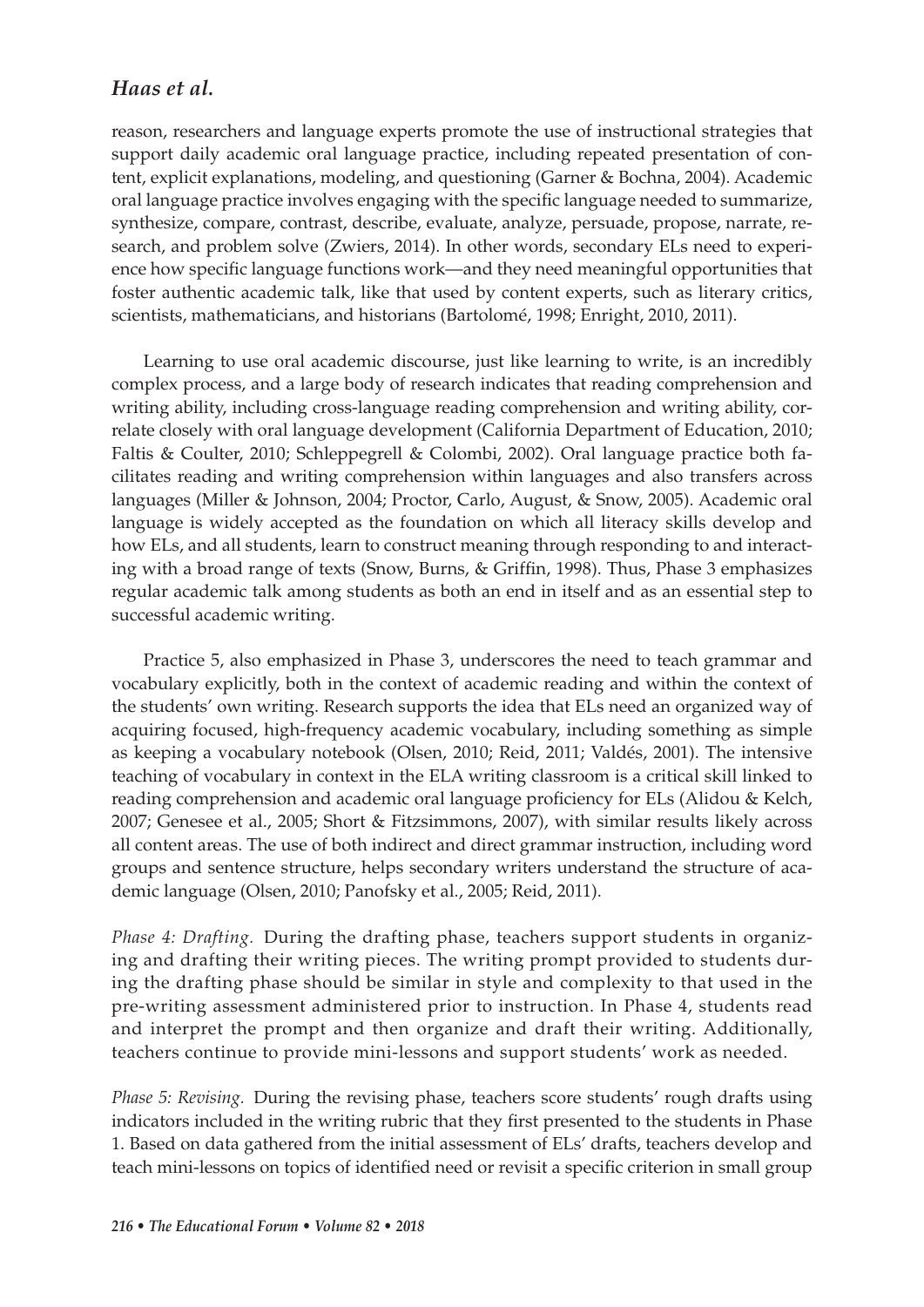instruction. As part of this phase, teachers also coordinate conferences with their ELs, guiding them through the self- and peer-editing process (Ferris, 2004). Preparing learners to conduct student-led conferences helps build their autonomy and understanding of the genre criteria, provides them with additional strengths-based feedback, and improves their abilities to self-edit.

 *Phase 6: Publish writing using technology/emphasis on Practice 6 (publishing student writing*). Phase 6 and Practice 6 are coextensive and underscore the importance of publishing and celebrating the work of student authors. While there are effective low-tech and hightech ways to publish student writing, studies show that students who use technology to write tend to write more, collaborate more, question more, and use more complex writing strategies (Goldberg et al., 2005). Research also suggests that publishing students' work can promote greater student engagement and higher quality of final products than when writing assignments are viewed only by the teacher (Graham, MacArthur, & Fitzgerald, 2013 ). One critical component to the publishing practice is maintaining writing portfolios that help ELs understand, evaluate, and reflect on their language goals through multiple revisions of a single piece and connections between writing pieces (Hall & Simeral, 2008). As explained in Practice 1, the high-leverage writing practices approach to writing instruction begins with the published writing product in mind. By doing so, teachers change the far-too-common practice of assigning simplified, disconnected writing tasks that often sacrifice rigor to a practice based in the recursive improvement of a more limited number of demanding academic writing products, supported with intentional linguistic interventions intended to guide ELs toward academic writing proficiency and the development of deep content knowledge (Leki, Cumming, & Silva, 2008).

#### *Supporting Teacher Learning in WRITE Programs*

 WRITE programs support participating teachers to teach genre writing as a process in their respective subjects by engaging them in learning opportunities specifically designed for this purpose. During professional learning sessions, teachers use the practices to guide their collective work around literacy (i.e., develop writing models and tasks across content areas, assess student work, and set language goals for their students). In these group sessions, teachers experience the six high-leverage practices as learners themselves and also collectively assess student writing using both a general genre-based rubric for the assignment and specific writing ability lenses for different levels of English language proficiency. Together, these two activities form the central components of a continuous improvement cycle around literacy instruction, the results of which the teachers apply in their respective classroom contexts.

 To succeed, fundamental reforms in instructional practices also necessitate multiple years of sustained effort and teamwork, with teachers and administrators working jointly in professional learning teams to study and plan, build capacity, and implement the desired practices (Mandinach & Gummer, 2016; Tunison, 2016). One practice that simultaneously embodies all of these actions is gathering student data and grading anchor-writing assignments as a group. To this end, teacher teams in WRITE schools meet at least four times per year to review samples of student writing products. Using a common genrebased rubric and progress guidance instruments or lenses based on different levels of English language proficiency, the teachers score and discuss the student writing and compile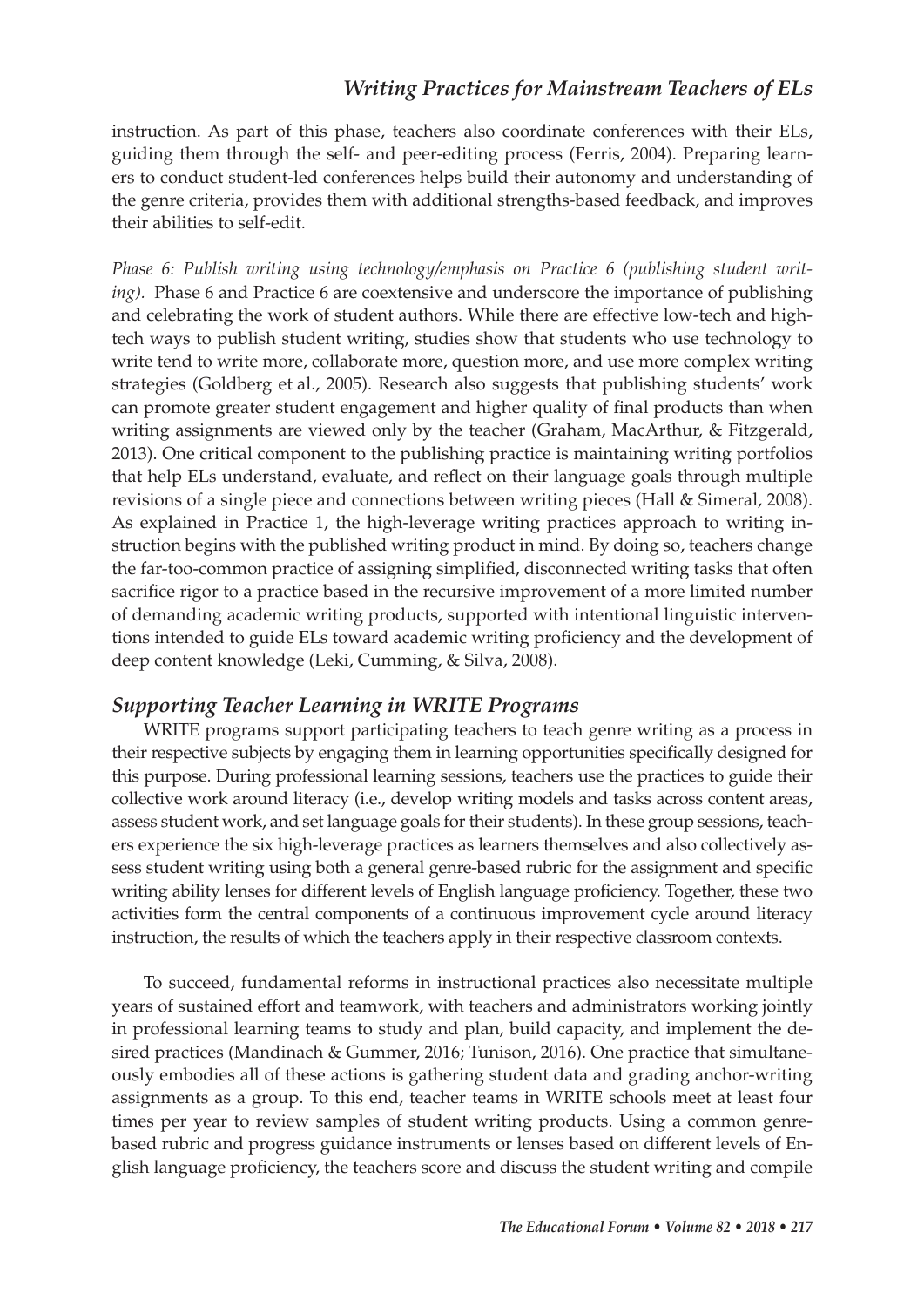lists of ELs' strengths, areas of need, and likely misconceptions and miscues illuminated in their writing. Next, the group discusses possible causes for the strengths and weaknesses noted and collectively plans concrete actions for improving the effectiveness of the ELs' class experiences and writing achievement. The teachers then implement those actions in their respective classes and the process is replicated in subsequent group-scoring meetings. Teacher teams are centrally coordinated so that insights gained through these experiences can be aligned with school goals. As teacher teams build capacity, school-wide improvement occurs as they align their teaching with the analytic rubrics and language functions emphasized in school goals that are informed by state and national standards.

#### *WRITE Institute: Evidence of Success*

 From 2011 through 2014, with support from the Institute of Education Studies, we studied the effectiveness of the WRITE program in changing ELD teacher practices and improving the standardized writing and literacy test scores of ELs at the intermediate English fluency level (Haas, Abedi, et al., 2016). Using an experimental design, we compared the practices of ELD teachers and outcomes of their students in the WRITE program (treatment) to the practices of ELD teachers and outcomes of their EL students using their typical practices (control) in two 2-year cohorts of middle schools (2011/12–2012/13 and 2012/13–2013/14). All ELD teachers, in both the WRITE (treatment) and typical practices (control) groups, taught in pullout classes with only ELs. It is important to note that the typical practices of the ELD teachers in the control group varied widely. While many used the type of decontextualized writing exercises that prevail in traditional classrooms, some employed genre-based writing practices similar to those advocated by the WRITE program. Twenty-seven schools, 62 teachers, and 372 students participated in the study for 2 years, and 34 schools, 96 teachers, and 1,195 students participated for at least one year.

 The study results showed that after the second year, the WRITE ELD teachers implemented more research-based best writing practices than the ELD teachers, who had not participated in WRITE professional learning activities. There also was some evidence that the ELs of WRITE ELD teachers had greater achievement gains on standardized tests than ELs of the ELD teachers in the control group. Given that these findings are based on only 2 years of implementation, when new programs typically take three to five years to reach full implementation and effectiveness (Fullan, 2001; Hall & Hord, 2001; Taylor et al., 2015), we are confident that a fuller and wider implementation of the WRITE program beyond pullout ELD classes will produce greater improvements in teacher practices and could result in substantial gains in English learner achievement. In the following section we describe areas in which the WRITE program made the most substantive changes in teacher practice and student achievement. We also suggest ways to further enhance the implementation of the WRITE program.

#### **Changes in Teacher Practice**

 To examine changes in teacher practices, we interviewed teachers using a 10-item protocol of best teaching writing practices. The protocol items overlapped directly with the six high-leverage writing practices promoted by the WRITE program (e.g., "Writing is taught as a genre-based process" overlaps with Practice 1 discussed above), but we added a few items on more general writing practices also drawn from the research literature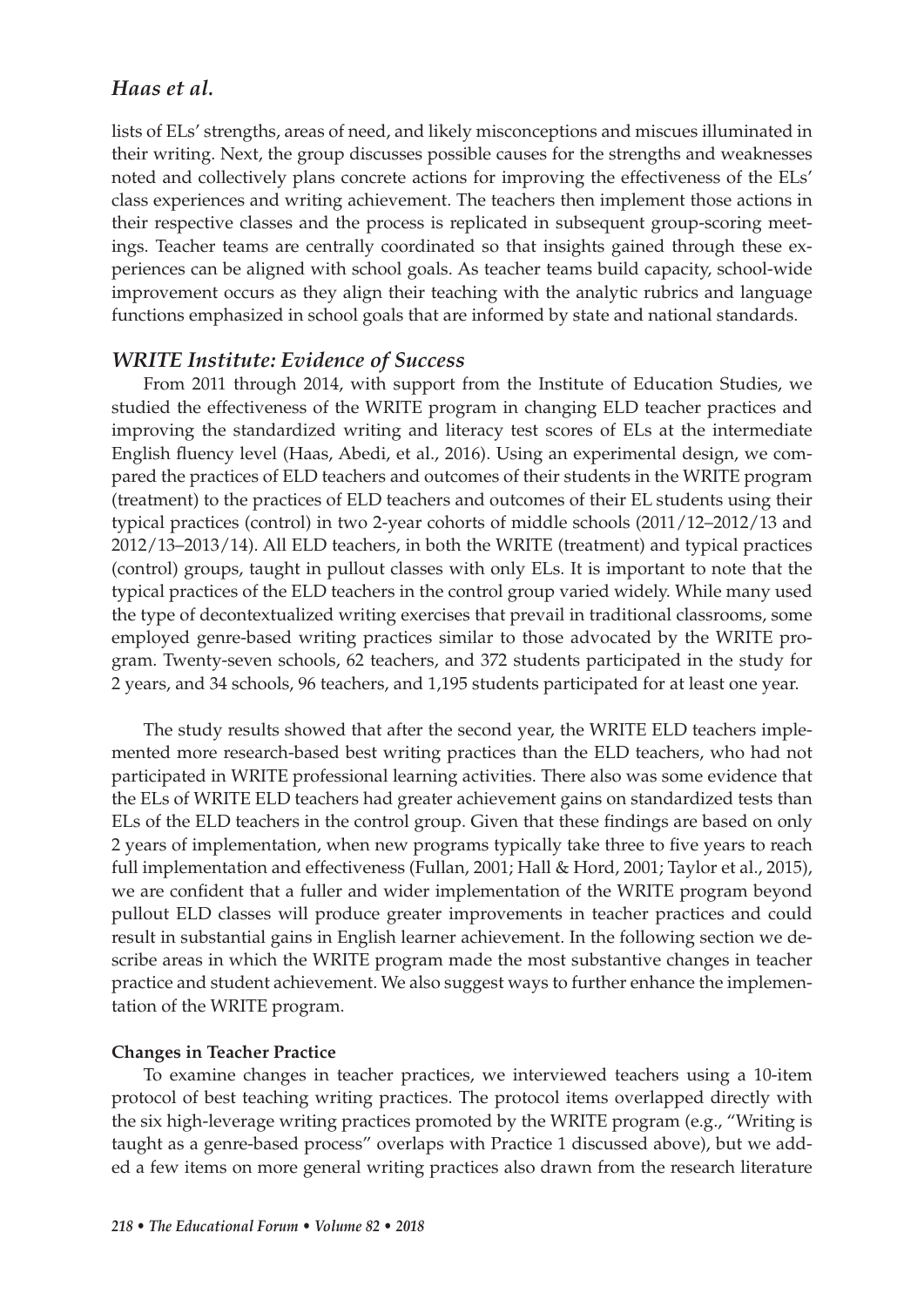(e.g., "Communication with families about writing program and student progress"). The research team scored teachers on the overall quantity and quality of the implementation of each writing practice on a scale of 1 (rarely used and/or low quality) to 3 (frequently used with a high level of quality). A total of 90 teachers participated in the interviews, 45 from the WRITE (treatment) group and 45 from the control group. Approximately half of the teachers from each group were randomly selected for interviews each year.

Three main findings emerged from the classroom interviews. First, the results of a two-way analysis of variance (ANOVA) (treatment versus control and Year 1 versus Year 2) showed that professional learning experiences the WRITE teachers received made a difference in five of the 10 best-writing practices examined at a significant level ( $p < .05$ ) or at a level that approached significance  $(.05 < p < .075)$ , but only after Year 2 of program implementation. These five best-writing practices were teaching writing as a genre-based practice, giving students choices that affirm their identities, monitoring student writing progress, providing formal and informal writing feedback, and communicating with families about student writing. Additionally, the total implementation score of individual WRITE teachers was higher than that of the teachers in the control group at a level approaching significance ( $p < .07$ ; Haas, Abedi et al., 2016).

We also learned that for the five best practices for which no statistically significant difference between the WRITE teachers and their counterparts were found—student writing displayed, writing on a daily basis, sharing writing with peers, instruction on writing conventions and structure, and constructive responses from teacher and peers—the implementation scores for both groups of teachers were high, even after Year 1. For example, item 7 asked about the extent to which each teacher's writing instruction covered writing conventions, sentence and text structures, purpose, and audience. Both the WRITE teachers and the teachers in the control group had average scores of 2.0 (out of 3) at the end of Year 1 of the study and average scores of 2.50 and 2.11, respectively, at the end of Year 2 of the study. Although there was greater improvement by the WRITE-trained teachers, the differences noted after Year 2 were not sufficient to reach statistical significance. This finding suggests that either this teaching practice is also emphasized in the professional learning provided to the ELD teachers in the control group or it is one of the easier best-writing practices for teachers to develop.

 We further found that relative to communicating with parents about their students' writing (item 10), a practice for which a significant treatment effect was noted in favor of WRITE ELD teachers, the results tended to mask an overall low implementation rate in both the treatment and control groups. For this item, the average score was below 2 (low implementation) for both groups at the end of Year 2, even though there was a significant difference between the WRITE ELD teachers (who averaged 1.83) and the ELD teachers in the control group (who averaged 1.22). This finding suggests that this particular best-writing practice is more difficult to master and implement than other practices and may take more than two years of participation in the program to reach at least a moderate level of implementation. Also, improvement in this practice may be dependent on factors other than the professional learning of individual teachers, such as changing school schedules so that teachers can call parents when they are available or having teachers with the ability to speak a second language.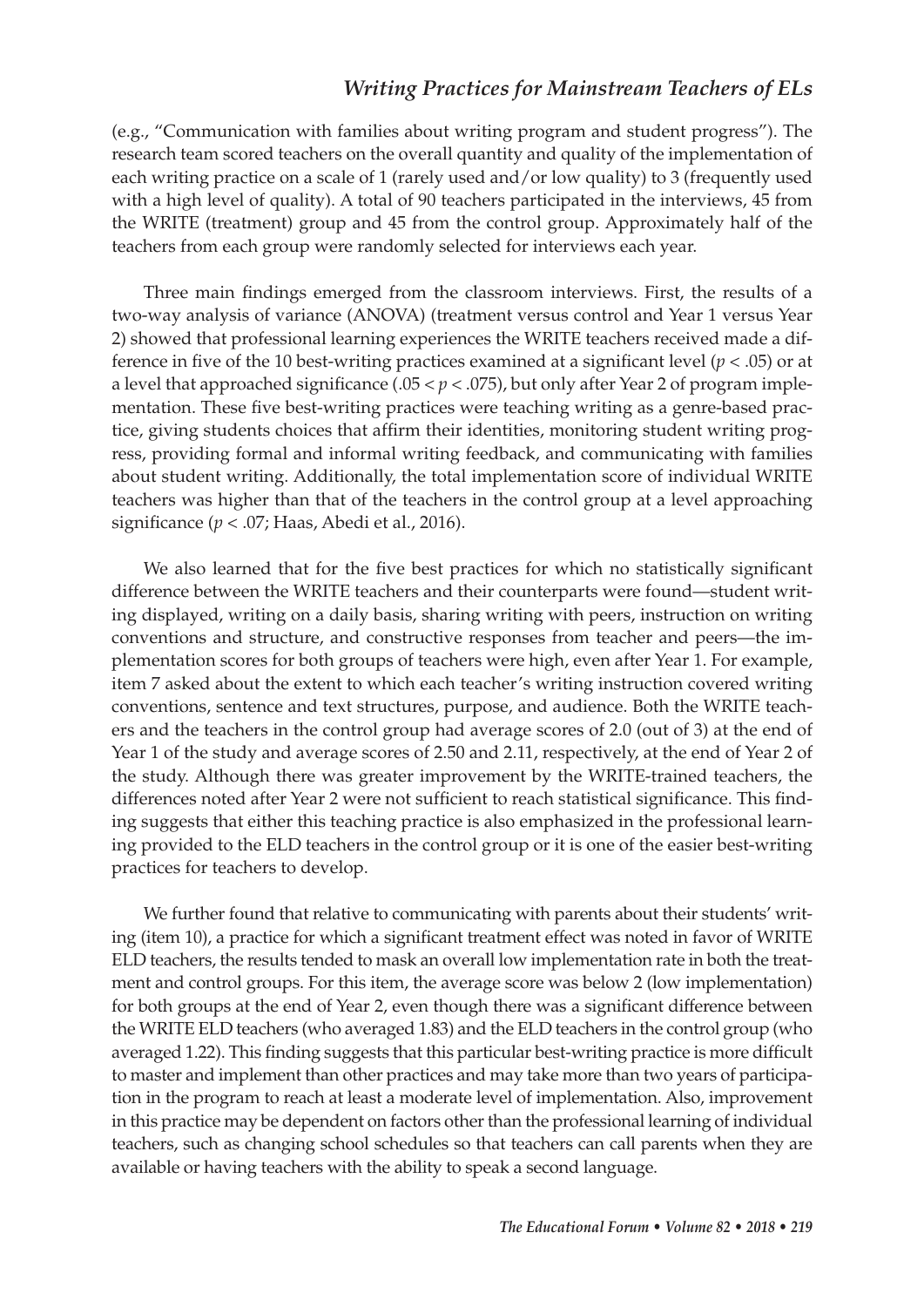#### **Changes in Student Achievement**

 The WRITE Secondary program showed initial positive effects in the overall literacy achievement of intermediate ELs, but not in measures of writing alone (Haas, Abedi et al., 2016). In contrast, none of the outcome measures used showed a significantly positive impact in favor of ELs by similar ELD teachers using their usual practices (Haas, Abedi et al., 2016). Using both analysis of covariance (ANCOVA) and hierarchal linear modeling, we found that after completing one year in the WRITE program, ELs taught by ELD teachers who had received WRITE training for 2 years attained higher scores on the California English Language Development Test (CELDT), which measures English language proficiency, compared to their EL peers in the control group. For the ANCOVA analysis, which tested the difference between all student scores in the WRITE (treatment) and typical practice (control) groups, the significance level was  $p < .001$  and the effect size was 0.28, which is considered moderate (Nye, Konstantopoulos, & Hedges, 2004). For the hierarchal linear model analysis, which assessed the difference in student scores when grouped by schools within the WRITE (treatment) and typical practice (control) groups, the results approached statistical significance  $(p < .10)$  and the effect size was 0.15, which is considered small (Nye et al., 2004).

Along related lines, we found a greater reclassification rate (the rate of ELs who tested as fluent on the California English fluency assessment [CELDT]) between years 1 and 2 of the study for students of the WRITE-trained ELD teachers compared to their counterparts taught by the ELD teachers doing their typical practices. The reclassification rate was 30% (232/775) for the WRITE ELs, but a much lower rate of 18% (126/714) for the ELs of the teachers in the control group. The greater reclassification rate after Year 1 of the study may have lessened the influence of the treatment effect during Year 2 as the reclassified students, who had higher levels of English proficiency, exited from the study. Further analysis is needed to test this possible influence.

These preliminary findings point to the promise of the WRITE program in light of three considerations. First, the implementation of a new program in education—especially those that seek fundamental changes in teaching, as the WRITE program does—typically takes three to five years to reach full fidelity and effectiveness (Fullan, 2001; Hall & Hord, 2001). Additionally, research shows that it is difficult to find significant treatment effects on student achievement outcomes in an educational implementation, particularly when multischool randomized controlled trials, as employed in this study, are used (Gersten, 2009; Slavin, 2016; Sparks, 2015; Viadero, 2009). Furthermore, when significant effects are found, the size of the effect is usually smaller in studies using a randomized controlled trial in which the comparison is against a similar, established intervention and student outcomes are measured in terms of scores on standardized tests (Cheung & Slavin, 2015; Hill, Bloom, Black, & Lipsey, 2007).

#### *Conclusions*

 The WRITE program promotes research-based best writing practices for EL students for use by mainstream teachers across the content areas at the middle- and even high-school levels. After 2 years of implementation, the preliminary results from this experimental study of ELD teachers in pullout classes of only ELs showed that preparing teachers to use the high-leverage practices the WRITE program promotes can lead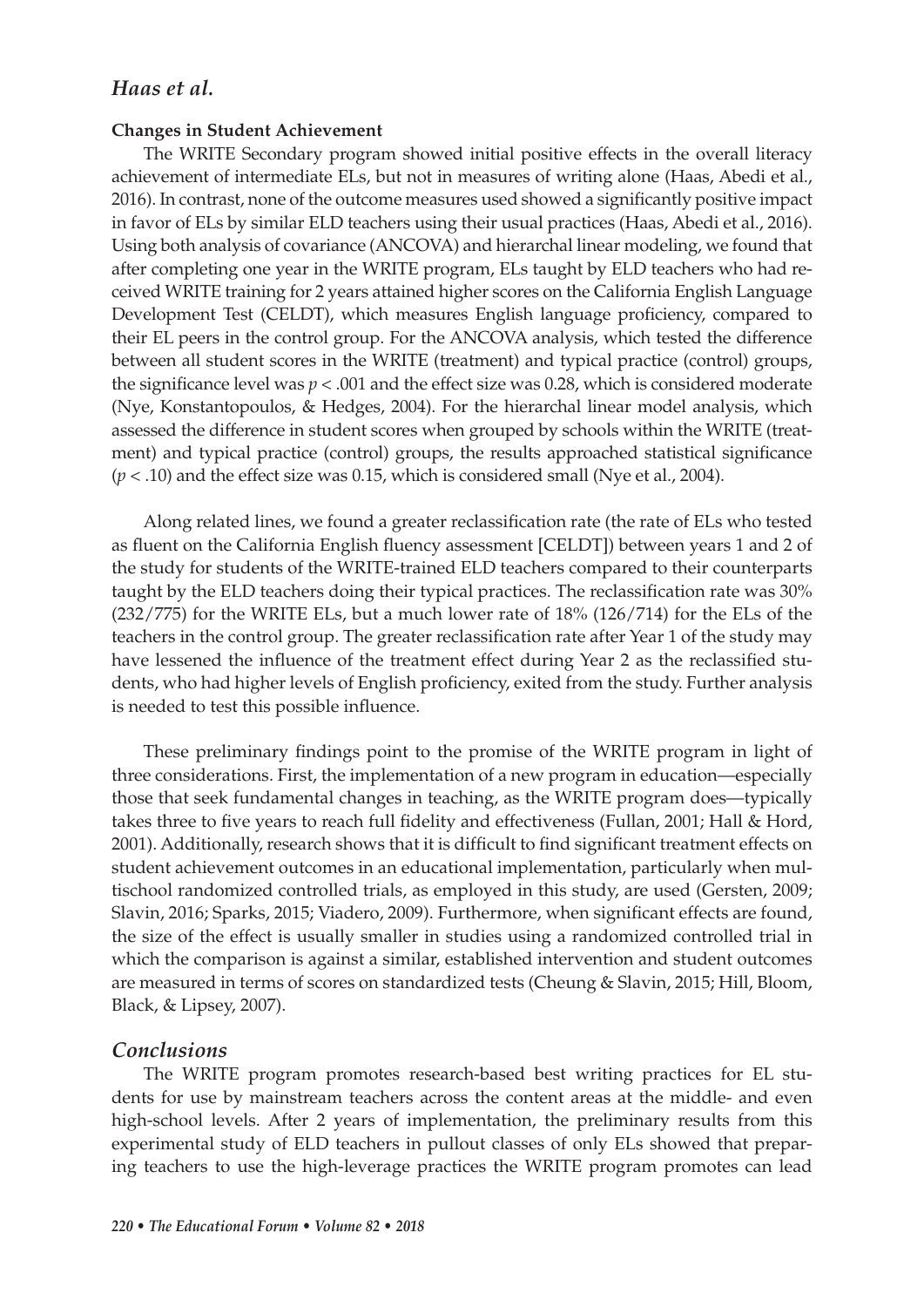to significant improvements in teaching writing practices. The results also suggest that a longer and broader implementation of school-wide writing across the content areas combined with ongoing, systemic professional learning teams, like those facilitated by WRITE, could lead to greater English learner achievement. The overall evidence suggests the value of further study to determine which aspects of the WRITE program and training are most effective and how to enable these aspects to produce larger effects more consistently in typical school contexts across multiple subjects.

#### *Funding*

 The U.S. Department of Education Institute for Education Sciences provided funding for this study.

#### **ORCID**

Eric Haas **https://orcid.org/0000-0002-4456-1083** 

#### *References*

- Alidou, H., & Kelch, K. (2007). Reading and vocabulary skills in the L2 classroom. In A. Uludag & M. E. Butler-Pascoe (Eds.), *English interactive online (EIO) language policy*  and educational, cultural, and political concerns. San Jose, CA: Cisco Learning Institute.
- Banks, J. A. (2008). *An introduction to multicultural education* (4th ed.). Boston, MA: Allyn & Bacon.
- Bartolomé, L. I. (1998). *The misteaching of academic discourses: The politics of language in the classroom*. Boulder, CO: Westview Press.
- Britton, J. (1983). Writing and the story of the world. In B. M. Kroll & G. Wells (Eds.), *Explo*rations in the development of writing: Theory, research, and practice (pp. 3–30). New York, NY: John Wiley & Sons.
- Brown, C. L. (2005). Equity of literacy-based math performance assessments for English language learners. *Bilingual Research Journal*, 29(2), 337-364. doi:10.1080/15235882 .2005.10162839
- Bunch, G. C., & Willett, K. (2013). Writing to mean in middle school: Understanding how second language writers negotiate textually-rich content-area instruction . *Journal of Second Language Writing* , *22* ( 2 ), 141 – 160 . doi: 10.1016/j.jslw.2013.03.007
- California Department of Education. (2010). *Improving education for English learners: Re*search-based approaches. Sacramento, CA: CDE Press.
- Cheung , A. , & Slavin , R. E. ( 2015 ). *How methodological features affect effect sizes in education* . Baltimore, MD: Johns Hopkins University, Center for Research and Reform in Education. Retrieved from http://www.bestevidence.org/word/methodological\_Sept\_21\_2015.pdf
- Christie, F. (2012). *Language education throughout the school years: A functional perspective.* Malden, MA: Wiley-Blackwell.
- Cope, B., & Kalantzis, M. (Eds.). (1993). *The powers of literacy: A genre approach to teaching writing*. Bristol, PA: Falmer Press.
- Cumming, A. (2015). Theoretical orientations to L2 writing. In R. Manchón & P. Kei Matsuda (Eds.), *Handbook of second and foreign language writing* (pp. 65–90). Boston, MA: Walter de Gruyter.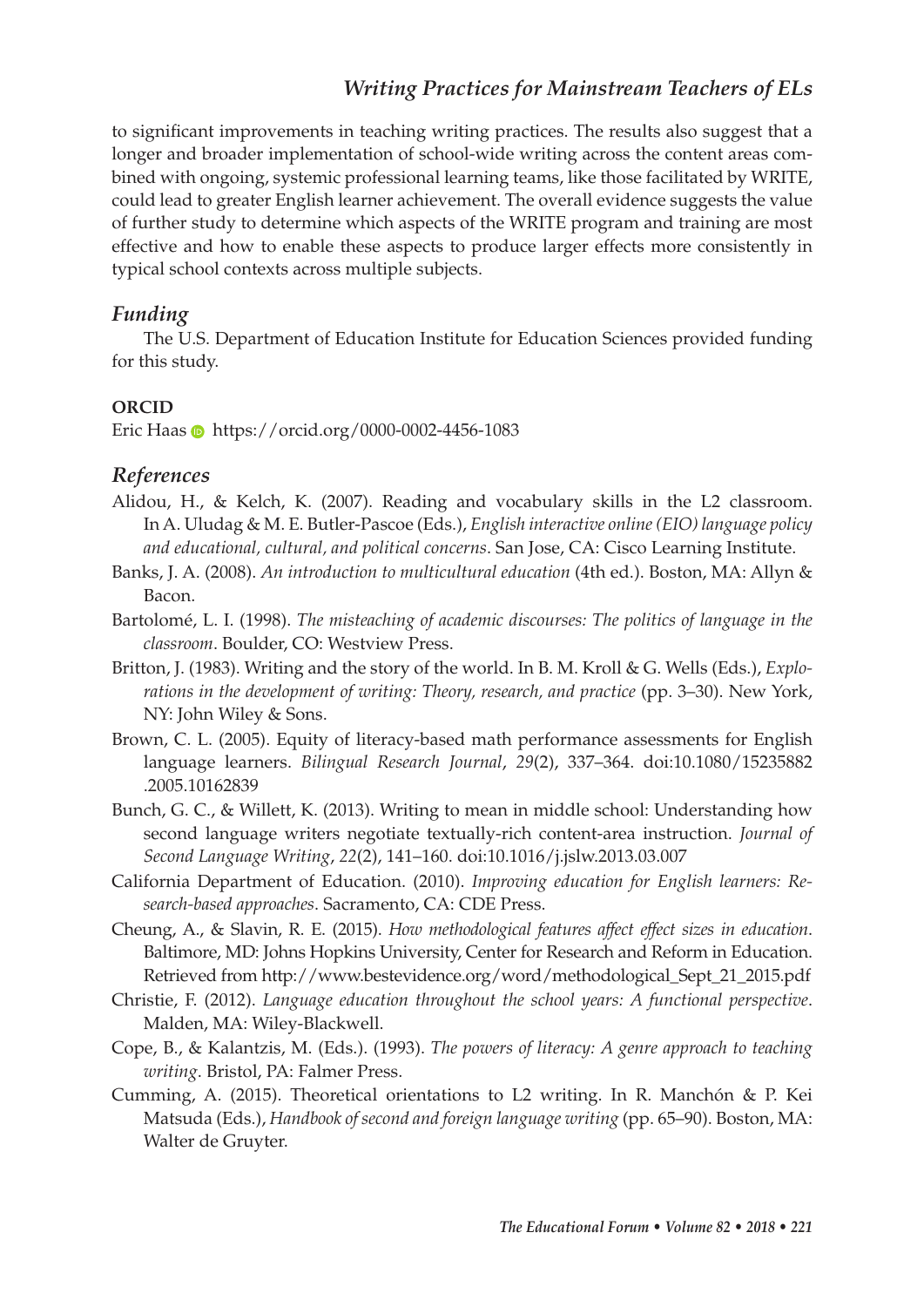- Cummins , J. ( 1989 ). *Empowering minority students* . Sacramento , CA : California Association for Bilingual Education.
- de Oliveira , L. , & Silva , T. (Eds.). ( 2013 ). *L2 writing in secondary classrooms. Student experiences, academic issues, and teacher education*. New York, NY: Routledge.
- DiCerbo, P., Anstrom, K., Baker, L. L., & Rivera, C. (2014). A review of the literature on teaching academic English to English language learners . *Review of Educational Research* , 84(3), 446-482. doi:10.3102/0034654314532695
- Dolby, N. (2012). *Rethinking multicultural education for the next generation: The new empathy* and social justice. New York, NY: Routledge.
- Echevarria, J., & Short, D. (2010). Programs and practices for effective sheltered content instruction . In California Department of Education (Ed.), *Improving Education for English learners: Research-based approaches* (pp. 251–321). Sacramento, CA: CDE.
- Enright, K. A. (2010). Academic literacies and adolescent learners: English for subjectmatter secondary classroom. *TESOL Quarterly*, 44(4), 804–810. doi:10.5054/tq.2010 .237336
- Enright, K. A. (2011). Language and literacy for a new mainstream. *American Educational Research Journal* , *48* ( 1 ), 80 – 118 . doi: 10.3102/0002831210368989
- Faltis, C., & Coulter, C. (2008). *Teaching English learners and immigrant students in secondary* schools. Upper Saddle River, NJ: Pearson/Merrill Prentice Hall.
- Ferris, D. (2004). The "grammar correction" debate in L2 writing: Where are we, and where do we go from here? (and what do we do in the meantime …?) . *Journal of Second Language Writing* , *13* ( 1 ), 49 – 62 . doi: 10.1016/j.jslw.2004.04.005
- Fitzgerald, J. (2006). Multilingual writing in preschool through 12th grade: The last 15 years. In C. MacArthur, S. Graham, & J. Fitzgerald (Eds.), *Handbook of writing research* (pp. 337–354). New York, NY: Guilford Press.
- Fitzgerald, J., & Amendum, S. (2007). What is sound writing instruction for multilingual learners? In S. Graham, C. MacArthur, & J. Fitzgerald (Eds.), *Best practices in writing instruction* (pp. 289–307). New York, NY: Guilford Press.
- Freeman, D., & Freeman, Y. (2007). *English language learners: The essential guide*. New York, NY: Scholastic.
- Fullan, M. (2001). *The new meaning of educational change* (3rd ed.). New York, NY: Teachers College Press.
- Gallagher, K. (2011). *Write like this: Teaching real-world writing through modeling and mentor* texts. Portland, ME: Stenhouse.
- Garner, J., & Bochna, C. (2004). Transfer of a listening comprehension strategy to independent reading in first-grade students. *Early Childhood Education Journal*, 32(2), 69-74. doi: 10.1007/s10643-004-1071-y
- Gay, G. (2010). *Culturally responsive teaching: Theory, research, and practice* (2nd ed.). New York, NY: Teachers College Press.
- Genesee, F., Lindholm-Leary, K., Saunders, W., & Christian, D. (2005). English language learners in U.S. schools: An overview of research findings. *Journal of Education for Students Placed at Risk* , *10* ( 4 ), 363 – 385 . doi: 10.1207/s15327671espr1004\_2
- Gersten, R. (2009, October 19). No success like failure? Examining the "no effects" phenomenon in education research . *Education Week* . Retrieved from http://www.edweek.org/ ew/articles/2009/10/21/08gersten.h29.html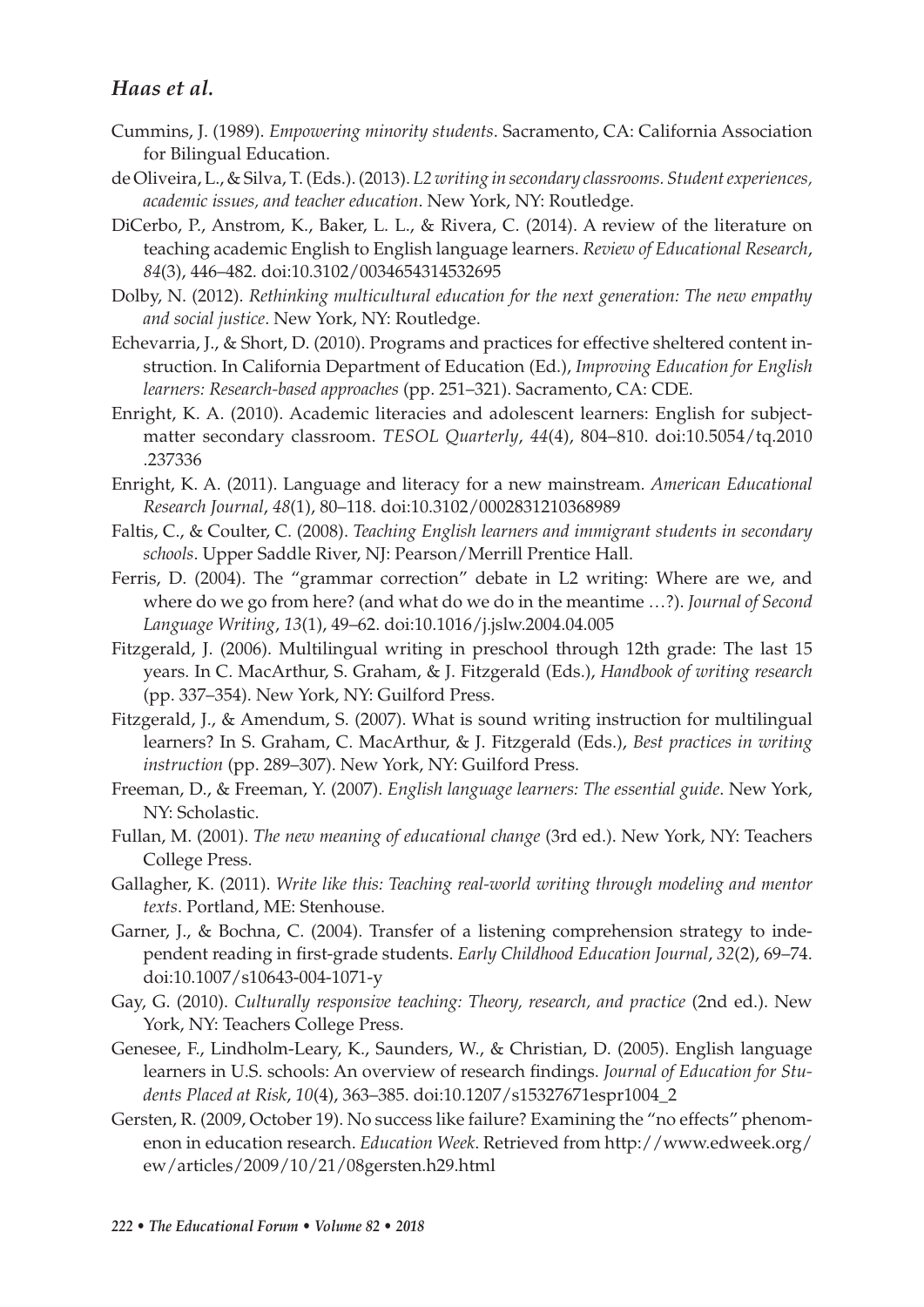- Goldberg, A., Russell, M., & Cook, A. (2003). The effect of computers on student writing: A meta-analysis of studies from 1992 to 2002 . *Journal of Technology, Learning, and Assessment* , *2* ( 1 ). Retrieved from https://ejournals.bc.edu/ojs/index.php/jtla/article/ view/1661
- Goldman, J. (2013). *Teachers' sense of efficacy in teaching second language writing to middle and high school long-term English learners* (Doctoral dissertation). Available from ProQuest Dissertations and Theses database. (UMI No. 3591993)
- Graham, S., Capizzi, A., Harris, K., Hebert, M., & Morphy, P. (2014). Teaching writing to middle school students: A national survey. *Reading and Writing*, 27(6), 1015-1042. doi: 101007/s11145-013-9495-7
- Graham , S. , MacArthur , C. , & Fitzgerald , J. (Eds.). ( 2013 ). *Best practices in writing instruction* (2nd ed.). New York, NY: Guilford Press.
- Haas, E., Abedi, J., Faltis, C., Chung, H., Tran, L., Chen-Gaddini, M., & Geary, S. (2016). *Impact of the WRITE program on English learner achievement and teacher instructional practice: Final performance report to the Institute of Education Sciences. San Francisco,* CA: WestEd.
- Haas, E., Tran, L., & Huang, M. (2016). *English learner students' readiness for academic success: The predictive potential of English language proficiency assessment scores in Arizona* and Nevada (REL 2017-172). Washington, DC: U.S. Department of Education, Institute of Education Sciences, National Center for Education Evaluation and Regional Assistance, Regional Educational Laboratory West . Retrieved from http://ies.ed.gov/ ncee/edlabs
- Hall, G. E., & Hord, S. M. (2001). *Implementing change: Patterns, principles, and potholes*. Boston, MA: Allyn & Bacon.
- Hall, P., & Simeral, A. (2008). *Building teachers' capacity for success: A collaborative approach for coaches and school leaders* . Alexandria , VA : Association for Supervision and Curriculum Development.
- Halliday , M. , & Matthiessen , C. ( 2014 ). *Halliday's introduction to functional grammar* ( 4th ed.). New York, NY: Routledge.
- Hayes, J., & Flower, L. (1980). Identifying the organization of writing processes. In L. Gregg & E. Steinberg (Eds.), *Cognitive processes in writing* (pp. 3-30). Hillsdale, NJ: Erlbaum.
- Heath , S. B. ( 1983 ). *Ways with words: Language, life, and work in communities and classrooms* . New York, NY: Cambridge University Press.
- Hill, C. J., Bloom, H. S., Black, A. R., & Lipsey, M. W. (2007). *Empirical benchmarks for interpreting effect sizes in research* (MDRC Working Paper on Research Methodology) . Retrieved from http://www.mdrc.org/publication/empirical-benchmarks-interpreting -effect-sizes-research
- Hyland, K. (2004). *Genre and second language writing*. Ann Arbor: University of Michigan Press.
- Kalyanpur, M. (2003). A challenge to professionals: Developing cultural reciprocity with culturally diverse families. *Focal Point*, 17(1), 1-6.
- Kaplan, R. (1972). *The anatomy of rhetoric: Prolegomena to a functional theory of rhetoric: Essays for teachers*. Philadelphia, PA: Center for Curriculum Development.
- Krapels, A. (1990). An overview of second language writing process research. In B. Kroll (Ed.), *Second language writing: Research insights for the classroom* (pp. 37–56). New York, NY: Cambridge University Press.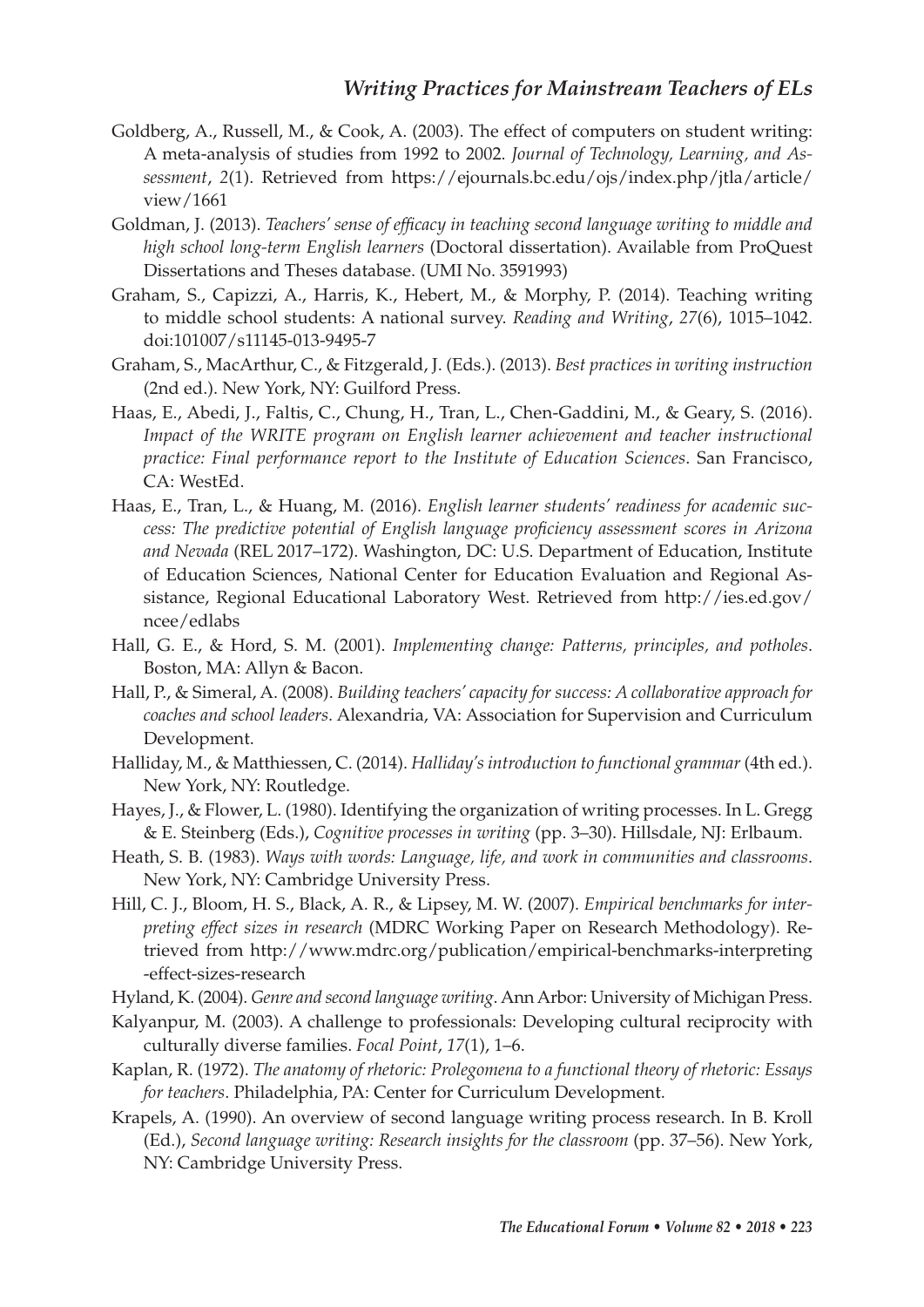- Lee, O., Mahotiere, M., Salinas, A., Penfield, R., & Maerten-Rivera, J. (2009). Science writing achievement among English language learners: Results of three-year intervention in urban elementary schools . *Bilingual Research Journal* , *32* ( 2 ), 153 – 167 . doi: 10.1080/15235880903170009
- Leki, I., Cumming, A., & Silva, T. (2008). A synthesis of research on second language writing in *English*. Oxford, UK: Taylor & Francis.
- Mandinach, E., & Gummer, E. (2016). *Data literacy for educators: Making it count in teacher* preparation and practice. New York, NY: Teachers College Press.
- Miller, M. D., & Johnson, J. S. (2004). Phonological and lexical-semantic short-term memory and their relationship to sentence production in older adults . *Aging, Neuropsychology, and Cognition* , *11* ( 4 ), 395 – 415 . doi: 10.1080/13825580490521331
- Mohan, B., & Lo, W. (1985). Academic writing and Chinese students: Transfer and developmental factors . *TESOL Quarterly* , *19* ( 3 ), 515 – 534 . doi: 10.2307/3586276
- Moll, L. (Ed.). (1990). *Vygotsky and education: Instructional implications and applications of* sociohistorical psychology. New York, NY: Cambridge University Press.
- Nargund-Joshi, V., & Bautista, N. (2016). Which comes first—language or content? *The Science Teacher* , *83* ( 4 ), 24 – 30 . doi: 10.2505/4/tst16\_083\_04\_24
- Nieto , S. ( 2000 ). *Affi rming diversity: The sociopolitical context of multicultural education* . New York, NY: Longman.
- Nye , B. , Konstantopoulos , S. , & Hedges , L. ( 2004 ). How large are teacher effects ? *Educational Evaluation and Policy Analysis* , *26* ( 3 ), 237 – 257 . doi: 10.3102/01623737026003237
- Olsen, L. (2010). *Reparable harm: Fulfilling the unkept promise of educational opportunity for* California's long term English learners. Long Beach, CA: Californians Together.
- Osher, D., Cartledge, G., Oswald, D., Sutherland, K. S., Artiles, A. J., & Coutinho, M. (2004). Cultural and linguistic competency and disproportionate representation . In R. Rutherford, M. Quinn, & S. Mather (Eds.), *Handbook of research in behavioral disorders* (pp. 54-77). New York, NY: Guilford Press.
- Panofsky, C., Pacheco, M., Smith, S., Santos, J., Fogelman, C., Harrington, M., & Kenney, E. ( 2005 ). *Approaches to writing instruction for adolescent English language learners* . Providence, RI: The Education Alliance at Brown University. Retrieved from https://www .brown.edu/academics/education-alliance/sites/brown.edu.academics.educationalliance/files/publications/apprchwrtng.pdf
- Partnership for Assessment of Readiness for College and Career . ( n.d. ). *Assessments: Next Generation assessments* . Retrieved from http://parcc-assessment.org/assessments
- Polio, C. (2003). Research on second language writing: An overview of what we investigate and how. In B. Kroll (Ed.), *Exploring the dynamics of second language writing* (pp. 35–65). New York, NY: Cambridge University Press.
- Pritchard, R. J., & Honeycutt, R. L. (2006). The process approach to writing instruction: Examining its effectiveness. In C. A. MacArthur, S. Graham, & J. Fitzgerald (Eds.), *The* handbook of writing research (pp. 275–290), New York, NY: Guilford Press.
- Proctor, C. P., Carlo, M. S., August, D., & Snow, C. (2005). Native Spanish-speaking children reading in English: Toward a model of comprehension . *Journal of Educational Psychology* , *97* ( 2 ), 246 – 256 . doi: 10.1037/0022-0663.97.2.246
- Purves, A., & Purves, W. (1986). Viewpoints: Cultures, text models, and the activity of writing. *Research in the Teaching of English, 20(2), 174-197*. Retrieved from http://www .jstor.org/stable/40171076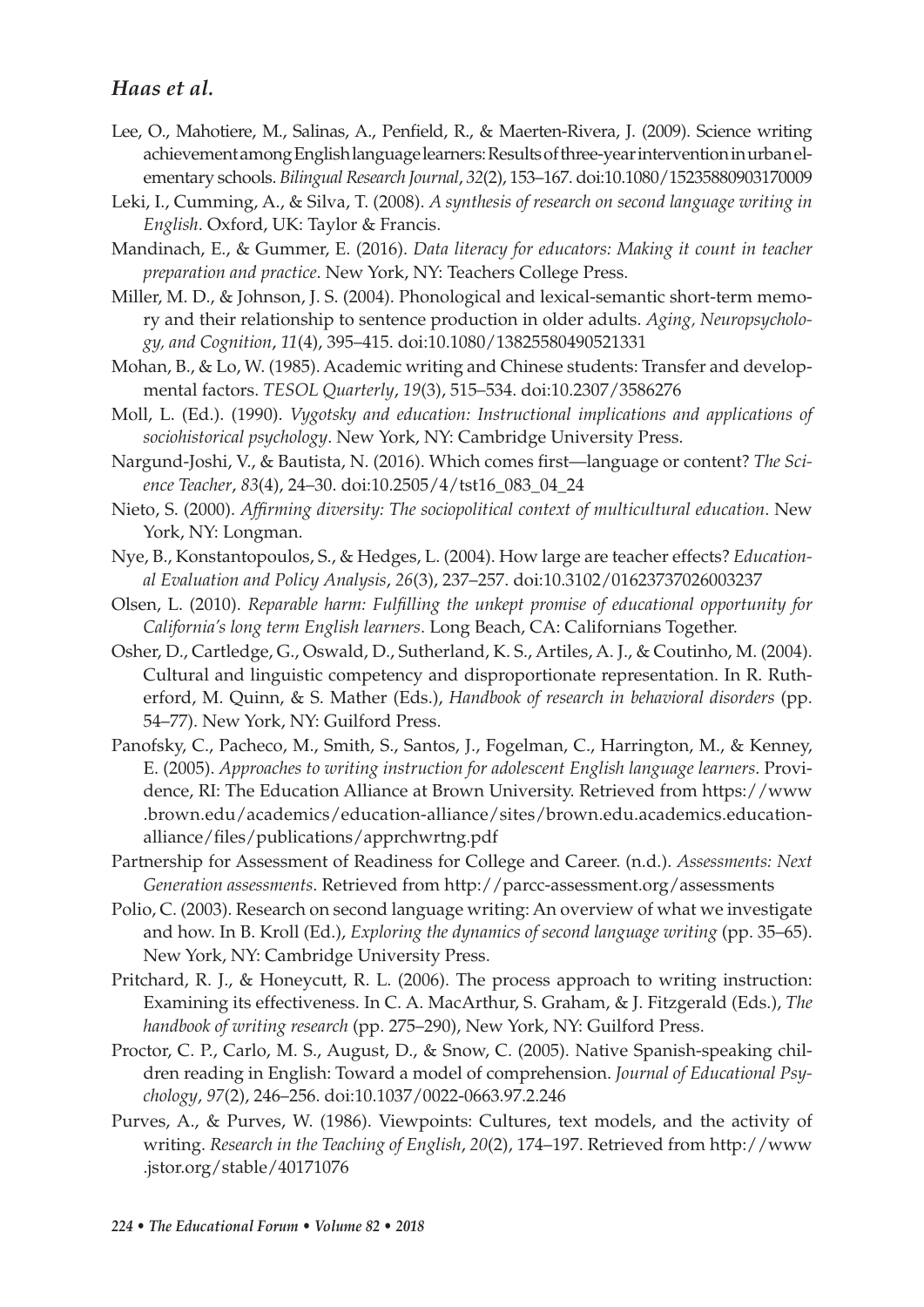- Reid , J. ( 2011 ). *Writing myths: Applying second language research to classroom teaching* . Ann Arbor: University of Michigan Press.
- Schleppegrell, M. (2004). *The language of schooling: A functional linguistics perspective*. Mahwah, NJ: Erlbaum.
- Schleppegrell, M., & Colombi, M. (Eds.). (2002). *Developing advanced literacy in first and sec*ond languages: Meaning with power. Mahwah, NJ: Erlbaum.
- Schleppegrell, M., & O'Hallaron, C. (2011). Teaching academic language in L2 secondary settings. Annual Review of Applied Linguistics, 31(1), 3-18. doi:10.1017/ s0267190511000067
- Short, D. J., & Fitzsimmons, S. (2007). *Double the work: Challenges and solutions to acquiring language and academic literacy for adolescent English language learners—A*  report to Carnegie Corporation of New York. Washington, DC: Alliance for Excellent Education.
- Slavin, R. (2016, April 28). Seeking jewels, not boulders: Learning to value small, well-justified effect sizes. *The Huffington Post*. Retrieved from http://www.huffingtonpost .com/robert-e-slavin/seeking-jewels-not-boulde\_b\_9794098.html
- Smarter Balanced Assessment Consortium . ( n.d. ). Smarter assessments: Summative assessment: The end-of-the-year test. Retrieved from http://www.smarterbalanced .org/assessments
- Snow, C. E., Burns, M. S., & Griffin, P. (Eds). (1998). *Preventing reading difficulties in young* children. Washington, DC: National Academy Press.
- Soto, I. (2012). *ELL shadowing as a catalyst for change*. Thousand Oaks, CA: Corwin.
- Sparks, S. (2015, November 11). RTI practice falls short of promise, research finds. *Education Week*, 35(12), 1, 12.
- Stanford University. (2013). Understanding language [Web content]. Retrieved from http://ell.stanford.edu/
- Taylor, J. A., Getty, S. R., Kowalski, S., Wilson, C. D., Carlson, J., & Van Scotter, P. (2015). An efficacy trial of research-based curriculum materials with curriculum-based professional development. *American Educational Research Journal*, 52(5), 984-1017. doi: 10.3102/0002831215585962
- TESOL International Association . ( 2013 , April ). *Implementing the Common Core State Standards for English learners: The changing role of the ESL teacher. A summary of the TESOL International Association convening*. Washington, DC: Author.
- Tunison, S. (2016). *Cultivating knowledge: Promoting research to enrich everyday practice*. Rotterdam, Netherlands: Sense.
- Vacca, R. (2002). From efficient decoders to strategic readers. *Educational Leadership*, 60(3), 6-11. Retrieved from https://www.researchgate.net/profile/Richard\_Vacca/ publication/296870969\_From\_Efficient\_Decoders\_to\_Strategic\_Readers/links/ 0f31752e7a8045ac59000000.pdf
- Valdés , G. ( 2001 ). *Learning and not learning English: Latino students in American schools* . New York, NY: Teachers College Press.
- Viadero, D. (2009, March 31). "No effects" studies raising eyebrows. *Education Week*, 28(27), 1 , 14 – 15 . Retrieved from https://www.edweek.org/ew/articles/2009/04/01/27rct \_ep.h28.html